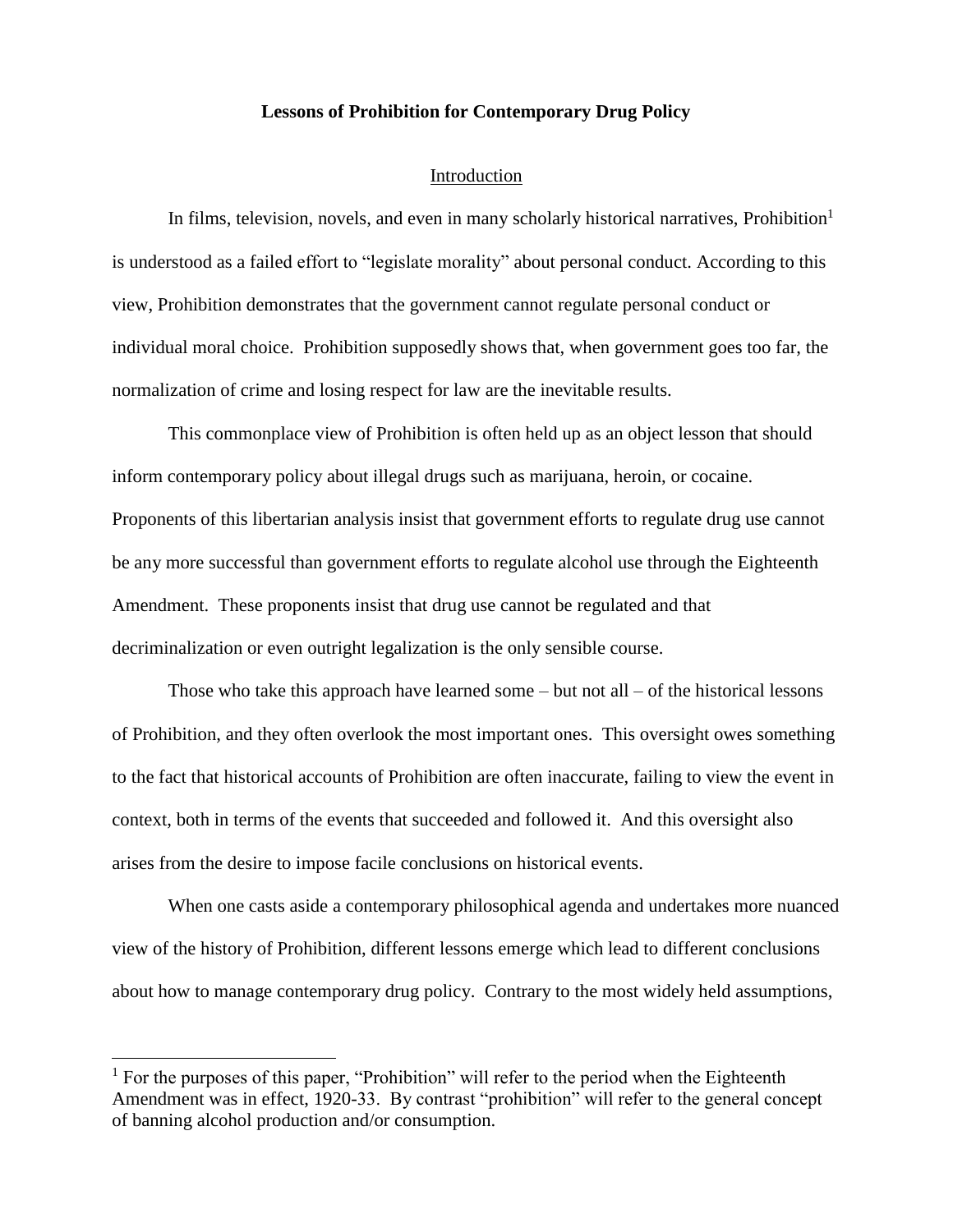an objective view of Prohibition shows it was effective in achieving many of its objectives, at least in the long run. Acknowledging Prohibition's successes, even if they are limited, permits a better analysis of how to make drug policy work.

Because of that analysis, the primary lesson of Prohibition is that it is possible to regulate personal conduct if the regulations focus on controlling how, when, and where that conduct takes place, not whether it takes place. Regarding illegal drugs, this lesson means that government policy should suspend its focus on controlling production, distribution, possession and use of drugs and, instead, make sure that drug users have every incentive to use drugs in a way that minimizes their dangerous effects on both personal health and social order.

#### History of Temperance Reform

The story of Prohibition begins with the social reform movements of the middle and late nineteenth centuries. A new conception of alcohol use and abuse developed through these movements with new ideas about the relationship between the individual and society. According to this new understanding, alcohol was an inherently dangerous substance whose use was a personal vice, and the moral depravity attendant with drinking had serious adverse effects on the social order. The proposed social policy of banning alcohol use, which culminated in Prohibition, depended on this understanding of alcohol use.

## *The Early Temperance Movement of the Mid-Nineteenth Century: Evangelical Moral Reform*

Ministers in American churches had always warned about the moral, spiritual, and physical dangers of strong drink.<sup>2</sup> In this respect, temperance in using alcohol – or even total abstinence – was understood as a personal virtue of self-control, like chastity.<sup>3</sup> According to this

3 *Id*.

 $2$  RONALD G. WALTERS, AMERICAN REFORMERS 1815-1860 124-28 (1978).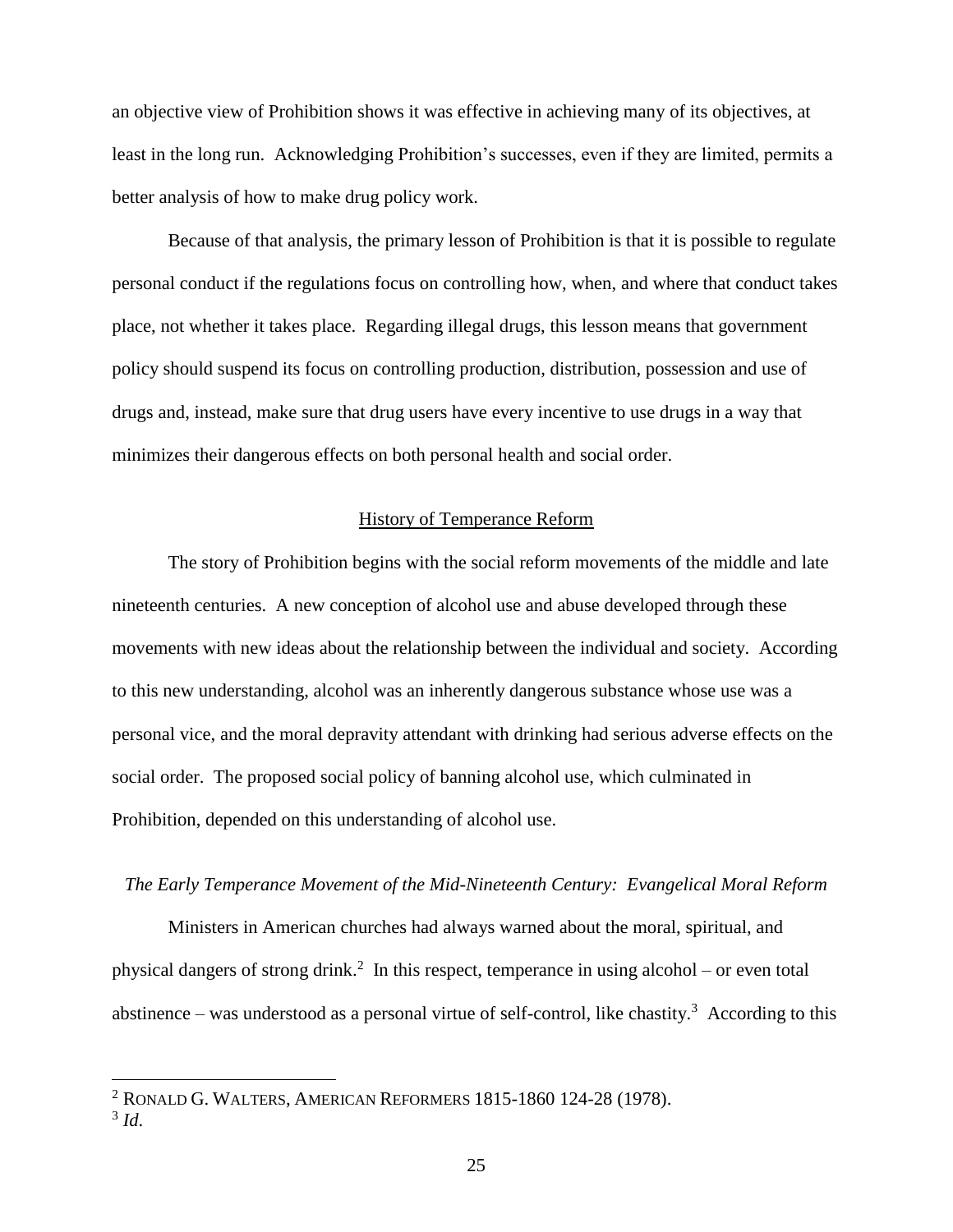understanding of temperance, alcohol was not an inherently dangerous or unavoidably immoral substance; its use could follow a high standard of morality and personal propriety if the user had enough moral fiber to avoid its abuse.<sup>4</sup>

Changing social and economic circumstances beginning in the 1820s led to a change in the understanding of the virtue of temperance and the dangers of alcohol. With the beginnings of industrialization and urbanization, it became more important for workers to be timely, reliable – and sober.<sup>5</sup> Expanding immigration and increasing differences in economic class made many Americans worry about social effect of the intemperate habits of their fellow citizens.<sup>6</sup> Led by one of the United States' most prominent churchmen, Lyman Beecher, ministers preached about alcohol abuse as a social problem and a defect of individual character.<sup>7</sup> Their congregants responded by founding temperance societies, such as the American Temperance Union.<sup>8</sup> These societies, like other social reform movements of the era, sought to solve social problems to assure social stability and preserving the moral order for democratic politics.<sup>9</sup>

Women often played leading roles in these temperance societies.<sup>10</sup> At the outset of the movement, some men were uncertain about whether women should have a place in promoting temperance, and, if they should, what that role should be.<sup>11</sup> But these doubts were soon overcome. Women moved to the forefront of the movement because, with temperance as with other social reform movements, protecting society from moral evils was increasingly understood as a crucial part of women's unique social role.<sup>12</sup> In their capacity as wives and mothers, women

 $\overline{a}$ 

- 5 *Id*.
- 6 *Id*.

<sup>7</sup> WALTERS, *supra* note 2. 8 *Id*. 9 *Id*.

<sup>12</sup> *Id*.

<sup>4</sup> *Id*.

<sup>10</sup> *Id*. at 126-28.

<sup>11</sup> *Id*.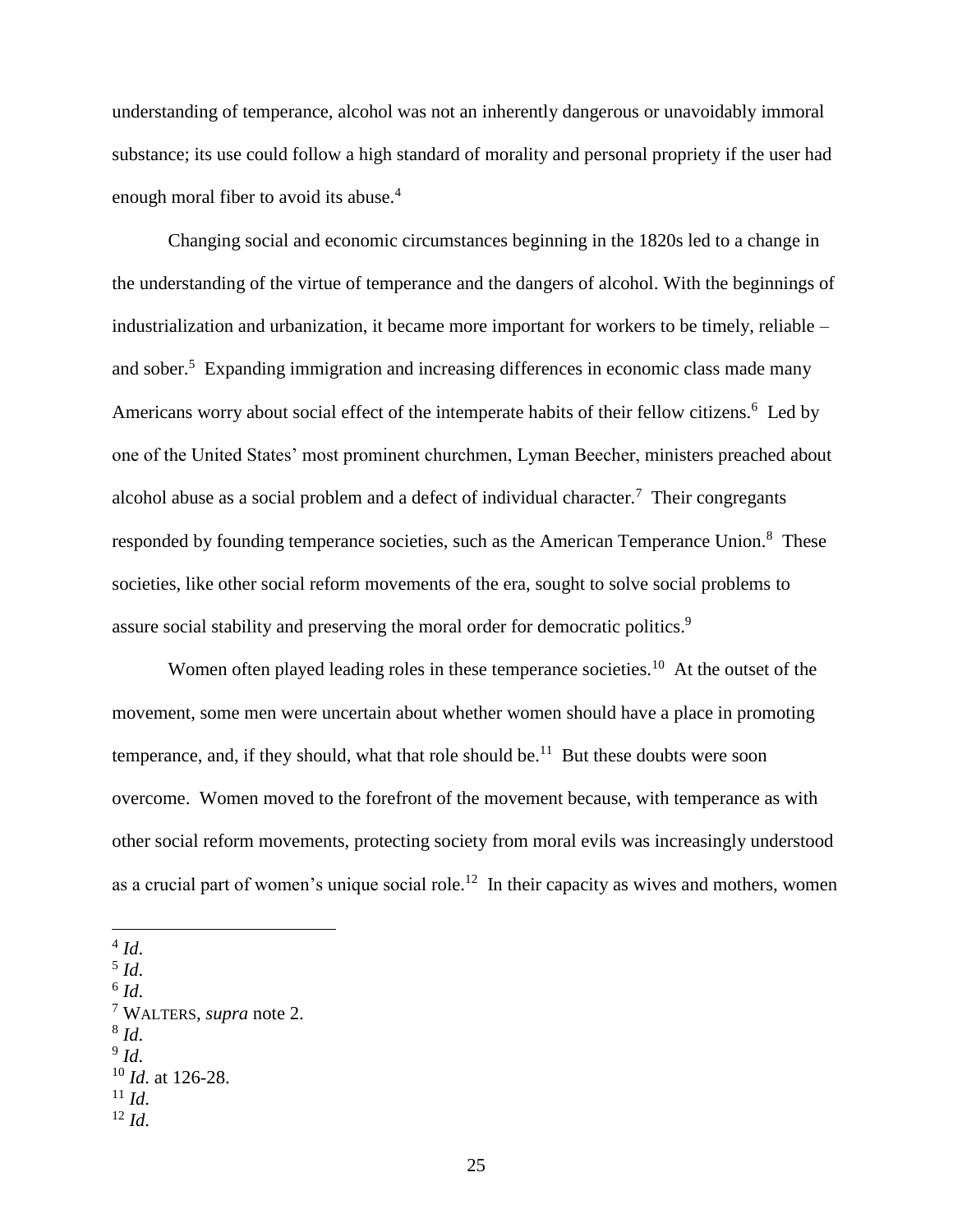were seen as the primary guardians of the moral order, beginning in the home with their husbands and children.<sup>13</sup>

Temperance reformers, particularly women, were especially concerned with what some have called "saloon culture."<sup>14</sup> According to temperance reformers, the most morally dangerous kind of drinking took place in saloons and taverns, which were portrayed as dens of iniquity where the rending of the nation's moral fabric began.<sup>15</sup> A wide variety of vices began at the saloon and spread outward to infect the rest of society, and women temperance reformers strove to keep their husbands, brothers, and sons out of the saloon.<sup>16</sup>

The temperance reform movement grew quickly. In 1829 there were about 1,000 societies with about 100,000 members. By 1834 5,000 local societies claimed membership totaling  $11,000,000$ <sup>17</sup> In these early temperance groups, the emphasis was on curbing the drinking habits of others, especially the lower classes and immigrants. This phase of the temperance movement was as much about social control as character building.<sup>18</sup>

A meeting of six friends in Baltimore in 1840 began the transformation of the temperance movement. These men, who considered themselves "drunkards," wanted to help each other maintain a pledge of total abstinence.<sup>19</sup> This group was not about preaching to others and distributing pamphlets about the dangers of strong drink; the society's objective was to encourage members to take a pledge for total abstinence from alcohol in any form and to

 $^{13}$  *Id*.

<sup>&</sup>lt;sup>14</sup> BERNARD BAILYN, ET AL., THE GREAT REPUBLIC: A HISTORY OF THE AMERICAN PEOPLE 330- $37, (3<sup>rd</sup> ed.)$  (1985).

<sup>15</sup> *Id.*

<sup>16</sup> *Id.*

<sup>&</sup>lt;sup>17</sup> Milton A. Maxwell, The Washingtonian Movement, 11 QUARTERLY J. STUDIES ON ALCOHOL 410, 411 (1950).

<sup>18</sup> WALTERS, *supra* note 2.

<sup>19</sup> Maxwell, *supra* note 17.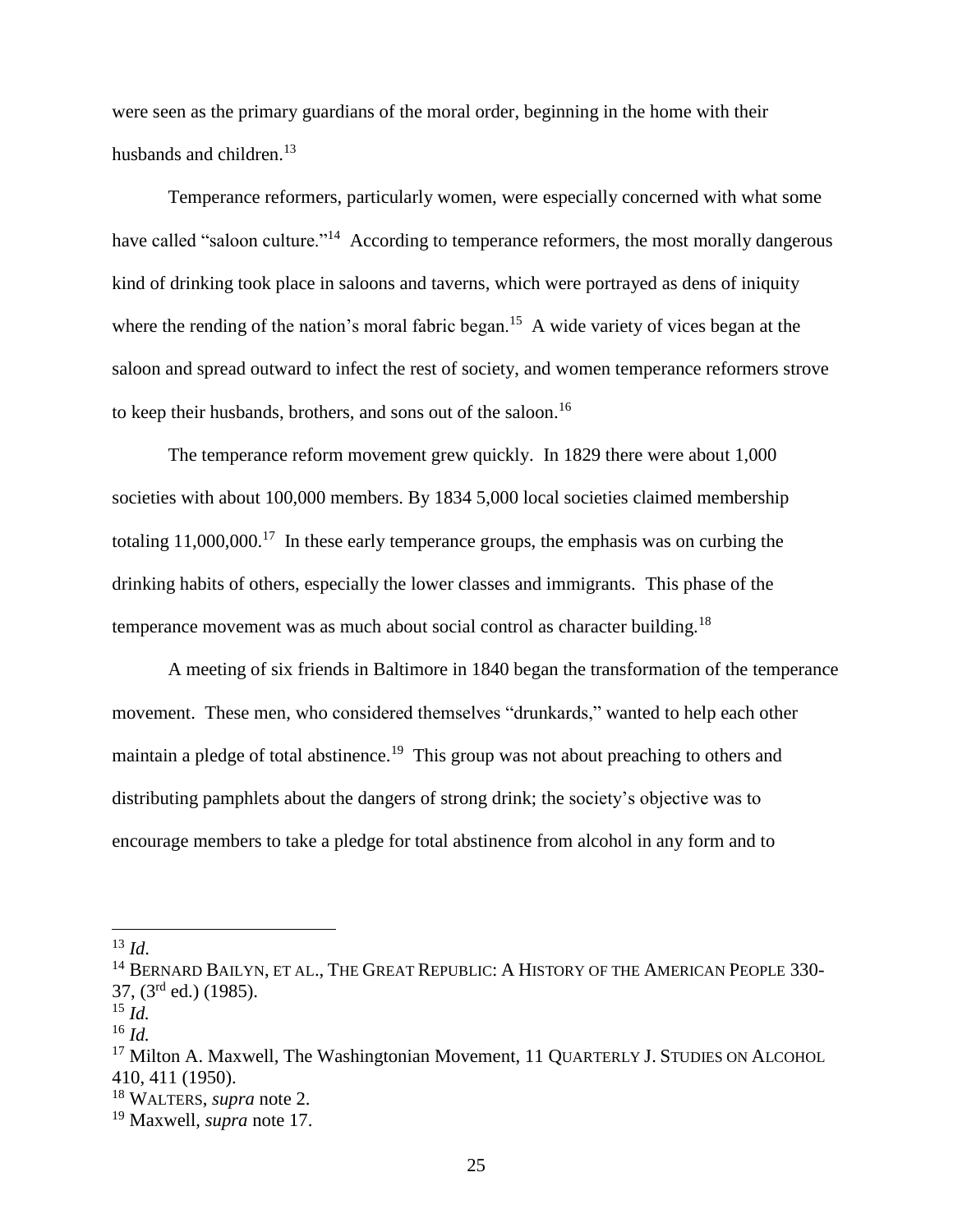regularly attend meetings to provide mutual support for maintaining their pledge.<sup>20</sup> Calling their group the "Washington Temperance Society," they quickly gained new members in Baltimore, and the movement continued to spread across the country as new chapters opened everywhere.<sup>21</sup> A parallel group named after Martha Washington was formed for women.<sup>22</sup> Other groups similar to the Washingtonians were founded across the country.<sup>23</sup>

There were two distinct, compatible dimensions of the temperance movement in the United States in the early and middle nineteenth century. The first was an effort at social control. Temperance reformers saw a variety of social and moral ills emerge from alcohol use and abuse, and they cautioned their fellow citizens to avoid alcohol to stay off the slippery moral slope that could lead them – and society – to perdition. The second dimension was an effort to build fellowship among individuals striving to control a self-destructive behavior. A central element of this fellowship was that any use of alcohol was dangerous and that the only way to avoid self-destruction was to avoid alcohol entirely.

By the 1840s, all of this social ferment led to political action as the first anti-alcohol laws were passed. These state statutes were the harbingers of the movement that would lead to Prohibition in the early twentieth century. In 1838, Massachusetts enacted a statute prohibiting the sale of distilled spirits in amounts of less than fifteen gallons.<sup>24</sup> This law prevented hard liquor use by the lower classes, who could not afford to purchase whiskey or rum in such large quantities.<sup>25</sup> Even more extensive regulation was imposed in Maine. Led by several temperance groups, including the Washingtonians, the city of Portland, Maine banned the sale of intoxicating

- <sup>21</sup> *Id.*
- <sup>22</sup> *Id.* at 427.
- <sup>23</sup> WALTERS, *supra* note 2. at 130-34.
- <sup>24</sup> WALTERS, *supra* note 2. at 135-36.

<sup>20</sup> *Id.*

<sup>25</sup> *Id.* at 135-36.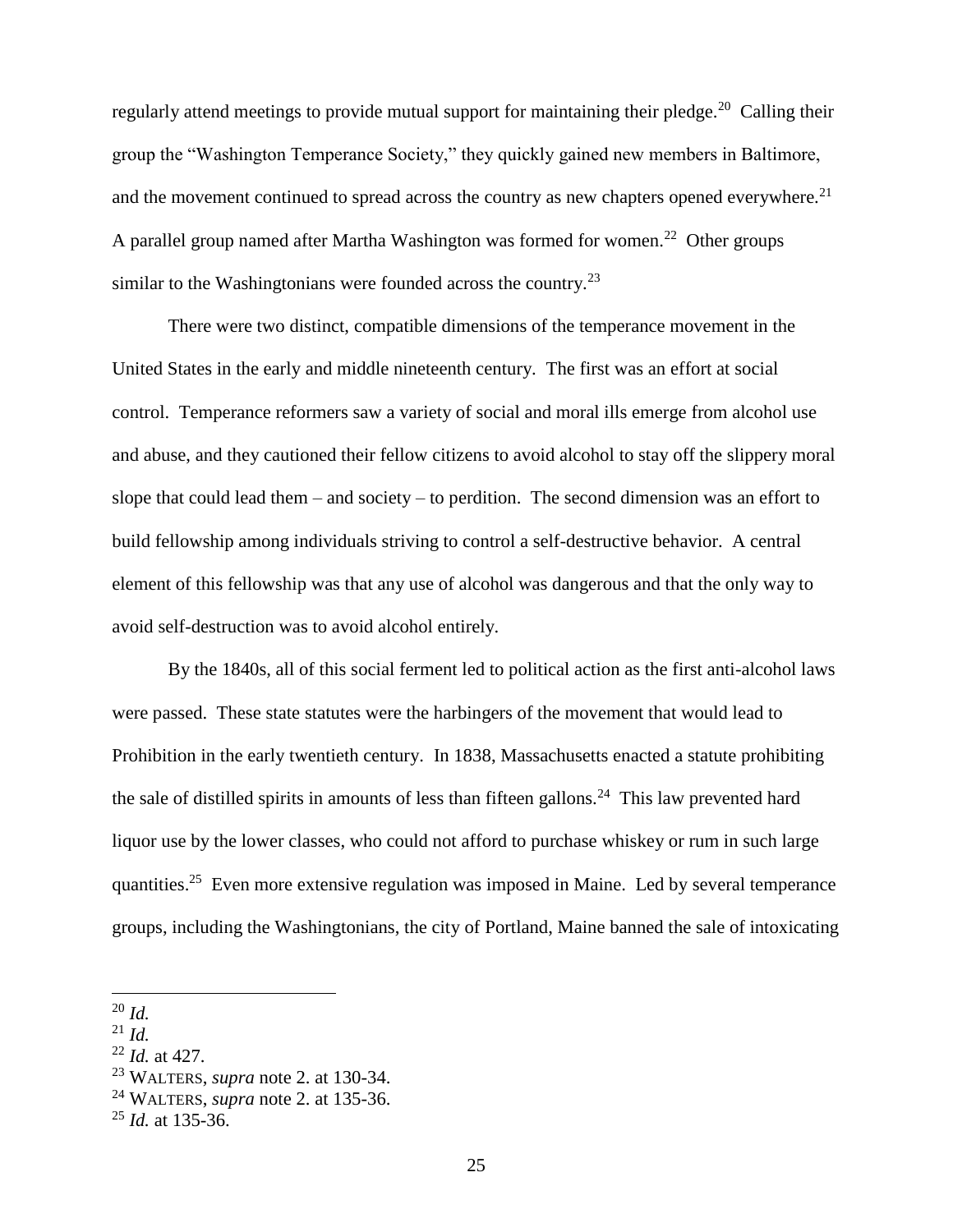liquor entirely in 1842.<sup>26</sup> Nine years later, when Portland's mayor became governor, a state legislature enacted a statute replicating that ban statewide.<sup>27</sup>

The so-called "Maine Law" of 1851 became a model for temperance reformers across the country.<sup>28</sup> By 1855, every New England state had passed its own version of the Maine Law, and every state from Ohio to Iowa was dry.<sup>29</sup> But that was as far as alcohol prohibition got during the first wave of the temperance movement. Efforts to bring the Maine Law to other states failed, and by 1868, the Maine Law was only still in effect in Maine.<sup>30</sup>

During the first phase of the temperance movement, the predominant strategy for changing society's use of alcohol involved two principal aspects. First, through legislation like the Maine Law, it sought to impose indirect regulation on drinking by the lower classes, which reformers believed was the greatest single source of abusive drinking. Second, it sought to encourage individual moral uplift through promoting the pledge of total abstinence, especially among the middle and upper classes. In both these aspects, the movement reflected that curbing alcohol abuse meant affecting the behavior of individual drinkers, both in a legal and moral dimension.

### *Later Nineteenth-Century Temperance Movements: Moral Reform Through Political Action*

After a period of relative quiescence around the Civil War, the temperance crusade revived in the latter part of the nineteenth century, driven by many of the same motives that had characterized the mid-century phase of the movement – exercising social control over economic or ethnic groups thought to be dangerous and seeking to use the law and moral suasion to

<sup>26</sup> *Id.* at 136.

<sup>27</sup> *Id.* at 136-37.

<sup>&</sup>lt;sup>28</sup> RUSSELL BLAINE NYE, SOCIETY & CULTURE IN AMERICA, 1830-1860, 51 (1974)

<sup>29</sup> *Id.*

<sup>30</sup> *Id*.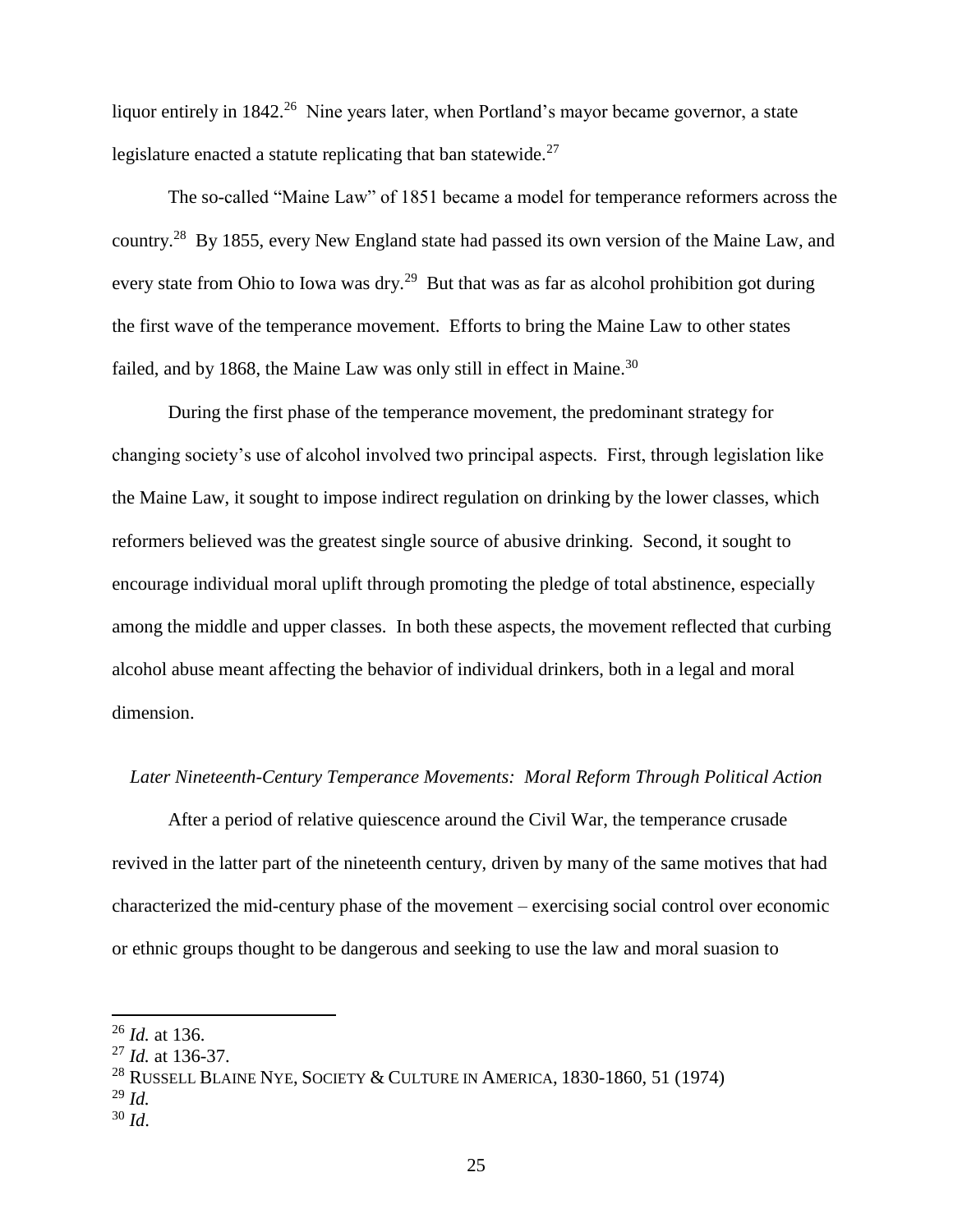regulate individual drinking. There was an important difference with the second phase of nineteenth-century temperance movements, however. Unlike their predecessors that worked primarily through church organizations and undertook a program of moral education, these later groups focused on political action and legal reform. These groups were not merely interested in convincing their fellow citizens to take a pledge of abstinence; they would compel them as a matter of law and sought to use every aspect of the political system to achieve that end. In addition, these political efforts at legal reform were less focused on regulating individual consumption in the saloon than on controlling the production and distribution of alcoholic beverages at the brewery and distillery.

At the forefront of the renewal of the movement was the Women's Christian Temperance Union ("WCTU"). Formed in 1874, the WCTU believed that all social problems were interconnected and that "the use of alcohol and other drugs was a symptom of the larger problems in society."<sup>31</sup> By the 1890s, temperance was still at the core of the organization's mission, but the majority of its internal subdivisions dealt with non-temperance issues, and achieving women's suffrage was one of its most important non-temperance goals.<sup>32</sup> To accomplish these ends, the WCTU was one of the first organizations to have a full-time lobbyist in Washington advocating for its political objectives.

Another more explicitly political approach to reforming alcohol use came from the Anti-Saloon League ("ASL"). By the first decade of the twentieth century, the ASL was the most powerful organization advocating for restrictions on alcohol, and it achieved this power and

<sup>31</sup> Women's Christian Temperance Union, "Early History" (accessed at http://www.wctu.org/earlyhistory.html) (November 2, 2014)

<sup>32</sup> Women's Christian Temperance Union, *supra* note \_.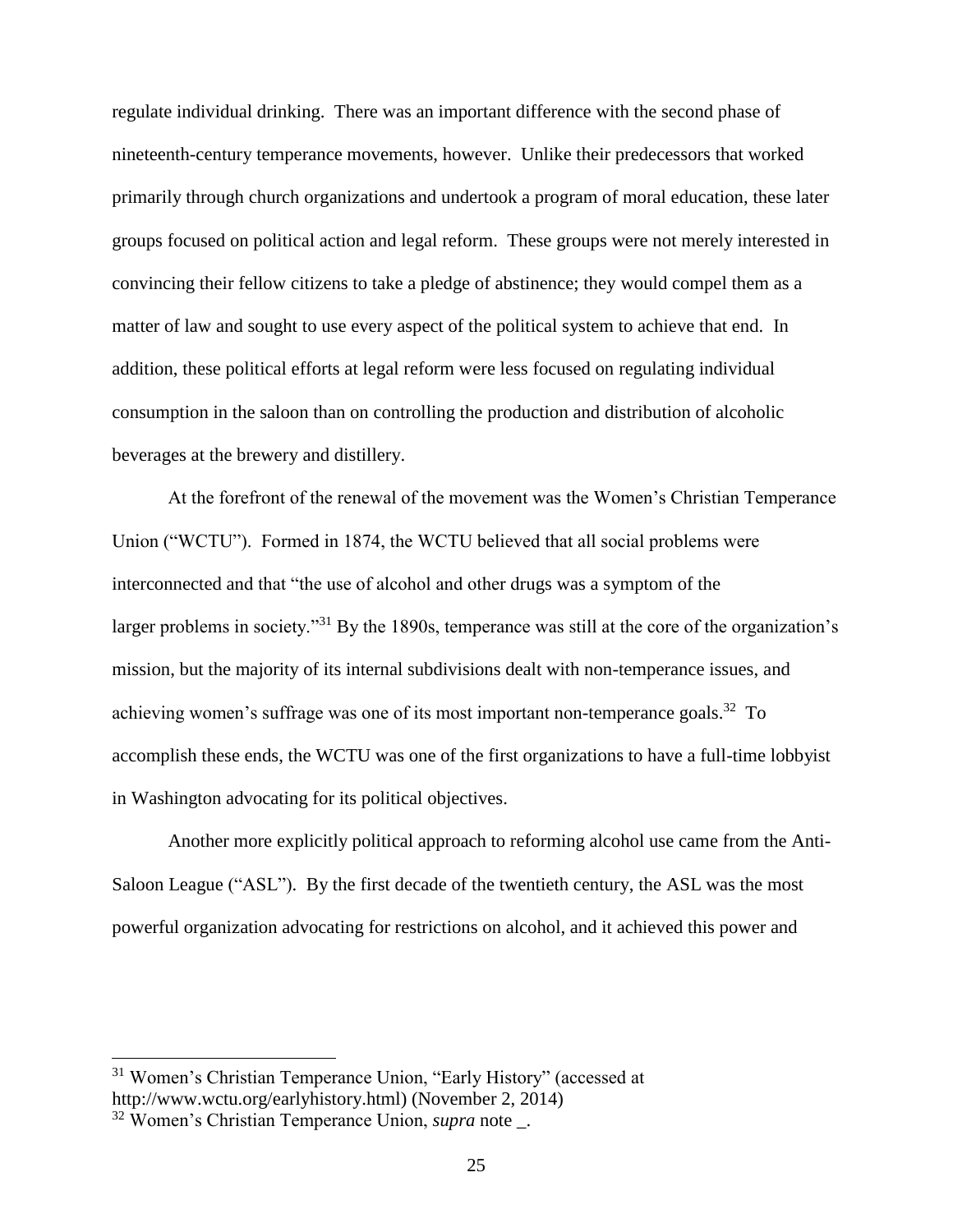influence by focusing exclusively on political action.<sup>33</sup> In many respects, the ASL operated like a modern lobbying firm. It employed organizers to raise funds, mobilize members to vote, and, above all to collect political favors from candidates and office holders, who would propose and support model legislation drafted by ASL lawyers.<sup>34</sup> Unlike the WCTU or earlier temperance organizations, the ASL did not strive to promote individual moral improvement – or even individual abstinence. "The ASL was so focused on Prohibition that it did not even require its members to promise to abstain from alcohol."35

Americans' drinking habits around the turn of the century changed in ways that buttressed the arguments of groups like the WCTU and ASL. Alcohol consumption shot up in the first decade of the twentieth century. Beer production increased from 1.2 billion to 2 billion gallons.<sup>36</sup> Distilled spirit production also grew significantly, 97 million to 147 million gallons.<sup>37</sup> Measured on a per-capita basis, alcohol consumption increased by nearly 33 percent between 1900 and 1913, $38$  to 2.6 gallons, the highest level since the Civil War. $39$  The death rate from liver cirrhosis (15 per 100,000) and chronic alcoholism (10 per 100,000) escalated to high levels.<sup>40</sup>

As Americans drank more heavily and increasingly suffered from the adverse health consequences of their habit, temperance became a larger point of focus of public policy debates. And, in these debates, the rhetoric of anti-alcohol arguments was changing; more and more

l

<sup>39</sup> *Id.*

<sup>33</sup> Harry G. Levine & Craig Reinarman, *Alcohol Prohibition & Drug Prohibition: Lessons from Alcohol Policy for Drug Policy* in DRUGS & SOCIETY: U.S. PUBLIC POLICY 44 (Jefferson M. Fish, ed.) (2006)

<sup>34</sup> *Id.* at 44.

<sup>35</sup> Jack S. Blocker, Jr., *Did Prohibition Really Work? Alcohol Prohibition as a Public Health Innovation*, 96 AM J. PUB. HEALTH 233, 234 (2006)

<sup>36</sup> *Id.* at 236.

<sup>37</sup> *Id.* <sup>38</sup> *Id.*

<sup>40</sup> *Id.*; *see also* Angela K. Dills & Jeffrey A. Miron, *Alcohol Prohibition and Cirrhosis*, 6 AM. L. & ECON. REV. 285 (2004).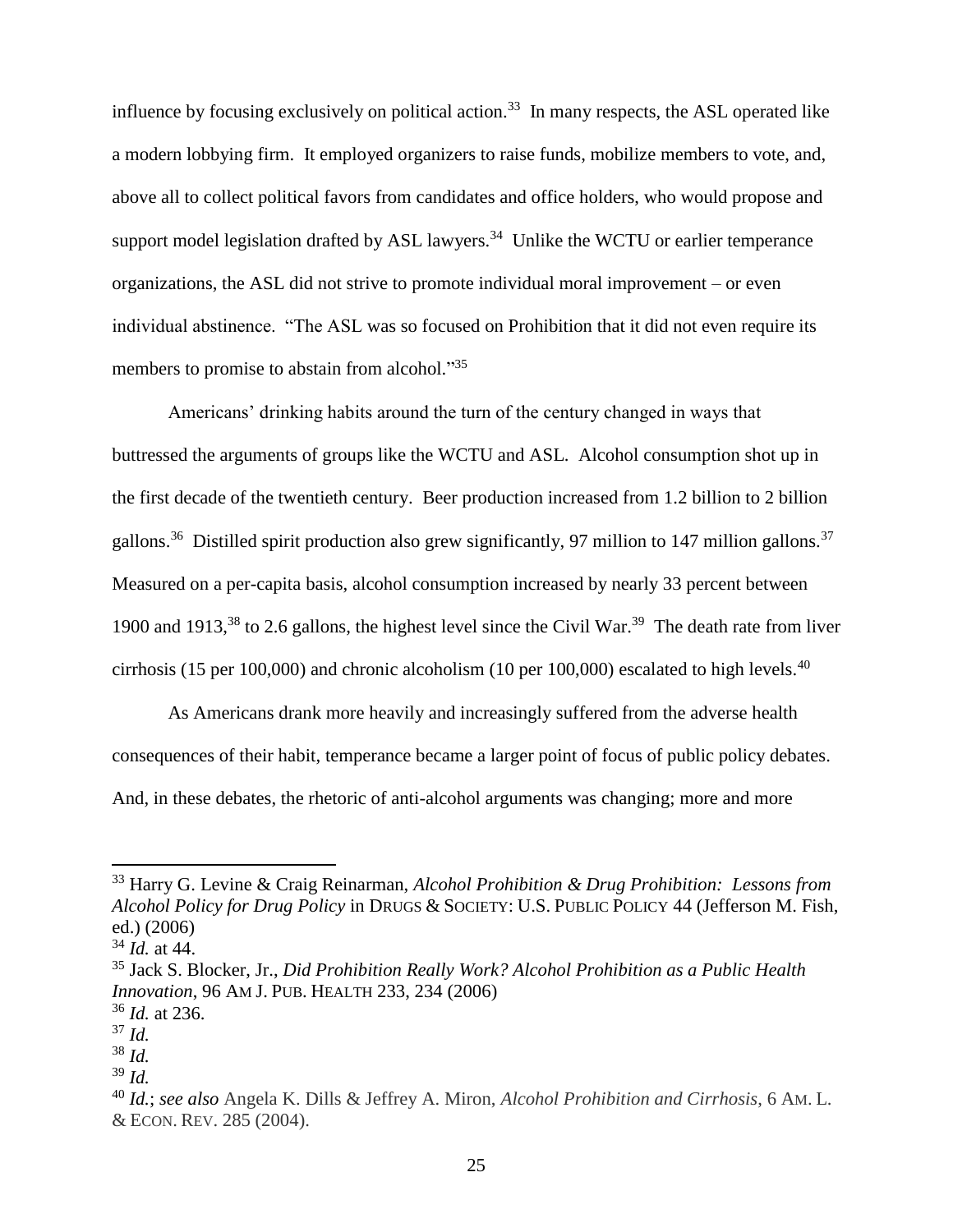often, secular reasons, rather than religious and moral ones, were employed to convince politicians and voters that restricting or eliminating alcohol use was important to the public good. The growing scientific study of public health contributed arguments against alcohol use that focused on its social effects rather than on how alcohol could harm an individual's moral or physical condition.<sup>41</sup> Around the turn of the century, the publication of physiological and epidemiological studies classified alcohol as a depressant made a scientifically plausible argument that its use was associated with crime, mental illness, and disease. The American Medical Association went on record in opposition to the use of alcohol for either beverage or therapeutic purposes.  $42$ 

These scientific arguments were, to a great extent, re-formulations of arguments that religious advocates had been making for three-quarters of a century. But when framed in science, they took on a newly persuasive force, especially because they could not be refuted on sectarian grounds. A Catholic might dismiss an argument against drinking made by a Protestant temperance organization; but it was much harder for anyone to dismiss an argument advanced on the supposedly objective foundation of scientific analysis. Opponents of alcohol use aggressively pursued opportunities to make the scientific case against drinking. By 1901, school curricula in every state included "Scientific Temperance Instruction," and half of the school districts in the United States used a textbook that described alcohol as a poison that would invariably lead to addiction. 43

<sup>41</sup> Harry Gene Levine, *The Discovery of Addiction: Changing Conceptions of Habitual Drunkenness in America*, 39 J. STUDIES ON ALCOHOL 161, 161-62 (1978).

<sup>42</sup> Blocker, *supra* note 35 at 235.

<sup>43</sup> *Id. see also* Catherine Gilbert Murdock, DOMESTICATING DRINK: WOMEN, MEN, AND ALCOHOL IN AMERICA, 1870–1940 (1998) *and* Elaine Frantz Parsons, MANHOOD LOST: FALLEN DRUNKARDS AND REDEEMING WOMEN IN THE 19TH-CENTURY UNITED STATES (2003).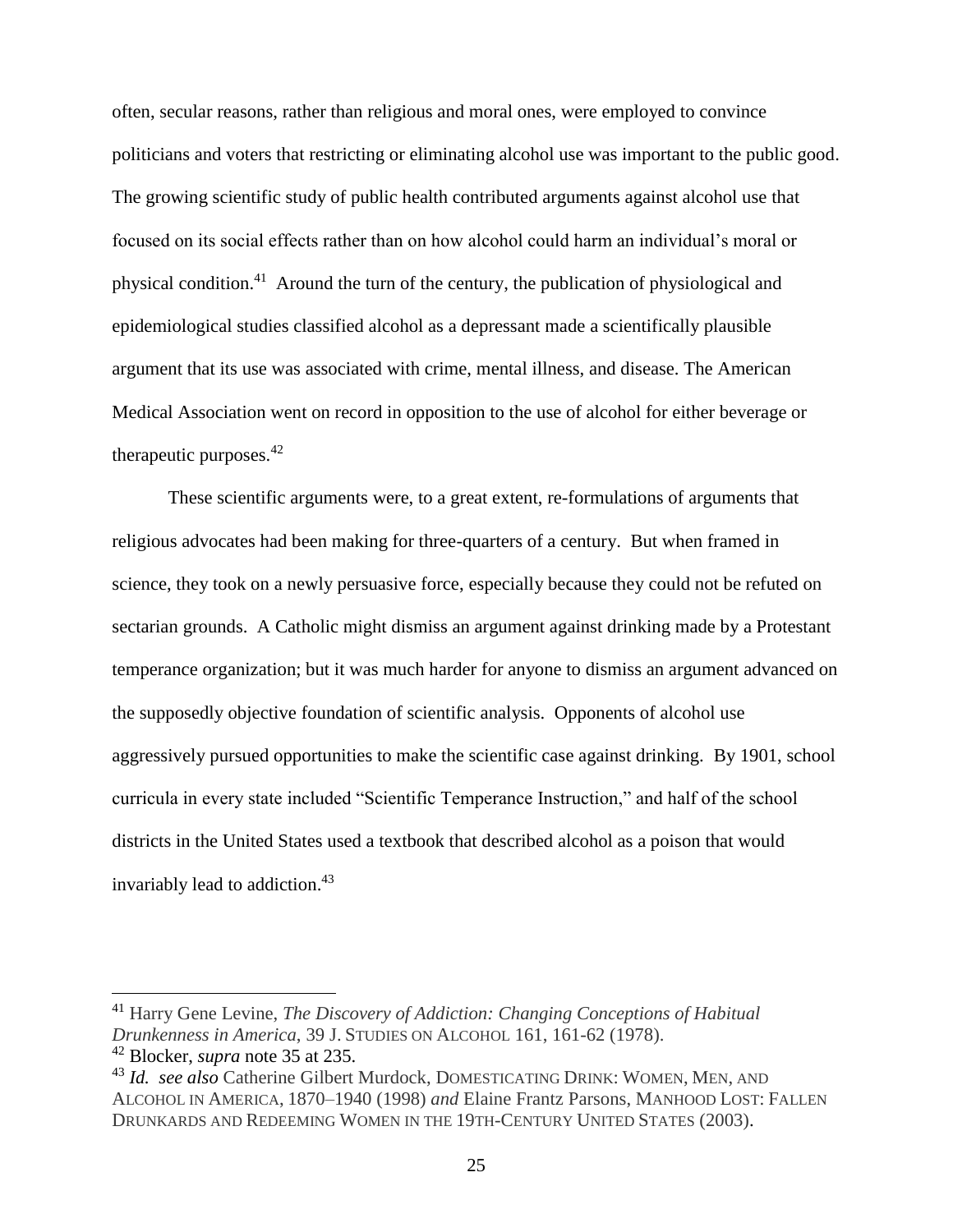Despite the change in rhetoric and tactics, one important thing about the temperance movement stayed the same: it was still largely concerned with controlling the drinking of other people. When states passed laws regulating alcohol production, distribution, and use around the turn of the twentieth century, the structure of these laws reflected this orientation. As one scholar has pointed out:

Self-control lay at the heart of the middle-class self-image, and middle-class prohibitionists simply acted on the prejudices of their class when they voted to close saloons while allowing drinking to continue in settings they considered to be respectable. Some state prohibition laws catered to such sentiments when they prohibited the manufacture and sale of alcoholic beverages, but allowed importation and consumption.<sup>44</sup>

For all of the changes in the movement's rhetoric and tactics, many crucial characteristics of the movement persisted as the nineteenth century turned to the twentieth. Above all, the temperance/prohibition movement strove to convince their fellow citizens they should not drink or to prevent them from making that choice. But there was never any serious suggestion that the best approach to curbing alcohol abuse might be to encourage moderation rather than require abstinence.

# The Culmination of the Movement: Passage of the Eighteenth Amendment

As the prohibitionist movement increased its efforts and effectiveness, and as groups like the ASL and WCTU increasingly focused on political action at the legislative level, brewers, distillers, and others in the alcohol industry fought back on the political front.<sup>45</sup> Political momentum towards more restrictive alcohol regulation continued. Adopting a more explicitly political strategy was a new direction for the anti-alcohol movement, but it made sense in several

<sup>44</sup> Blocker, *supra* note 35 at 235.

<sup>45</sup> *Id.* at 236.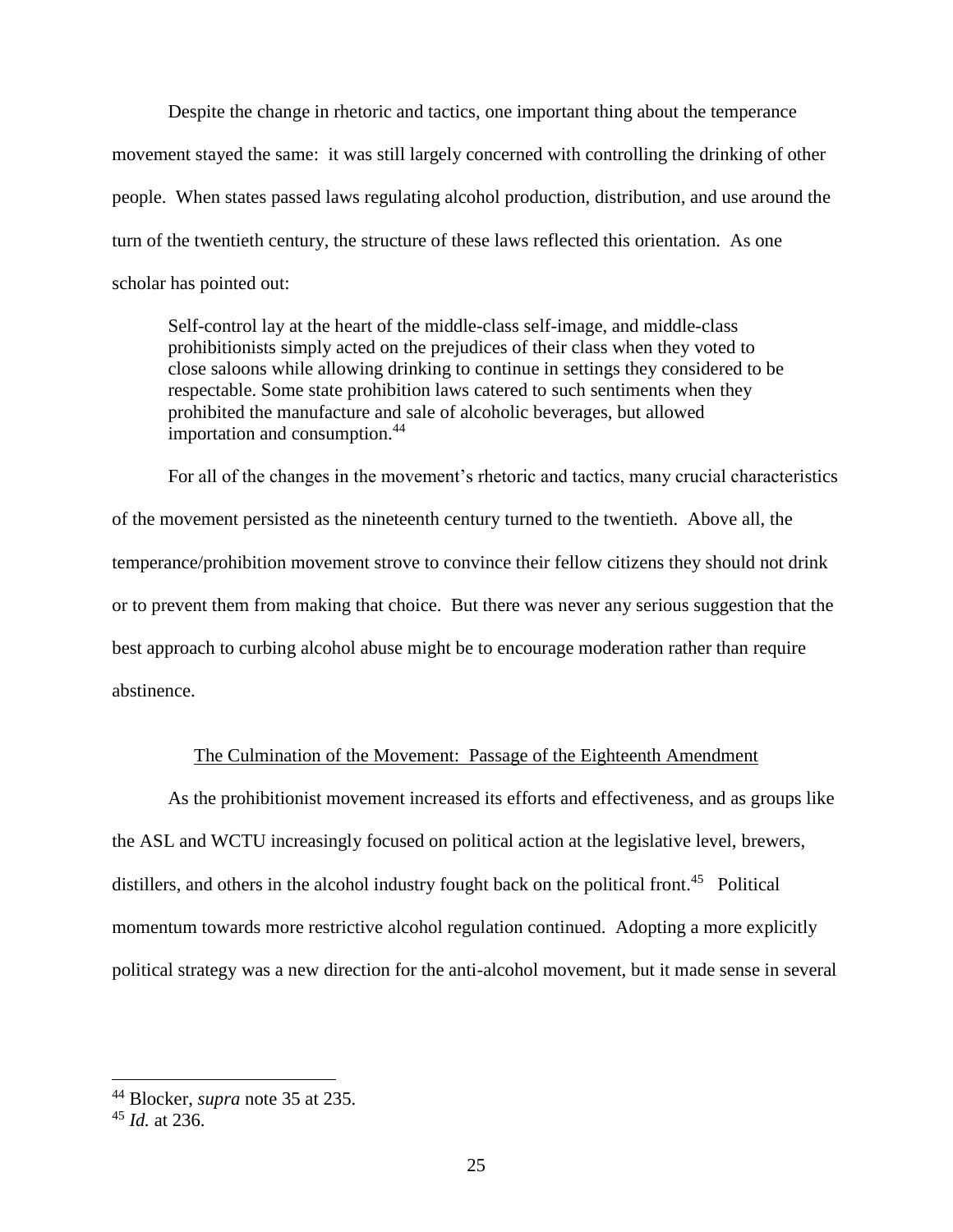considerations about the new organizations advocating for prohibition and the political and cultural and climate in which they were operating.

One important change in the movement was an increased focus on political action to increase the regulation of the supply of alcohol, as opposed to earlier strategies that sought to marshal moral forces to discourage demand. If the movement could not restrict the willingness of some Americans to drink, it could restrict their ability to exercise that choice. Political reform efforts aimed at controlling the production and distribution of alcoholic beverages.

This change was clear in the actions of the ASL. The ASL's strength was its ability to influence legislators at both the state and national level. $46$  It was easier for the ASL to authorize a constitutional amendment in Congress and ratified in state legislatures than it would have been for the ASL to accomplish alcohol regulation on a state-wide basis through the referendum process.<sup>47</sup>

The ASL's political strategy was not a product of its organizational dynamics; it reflected a new approach to the efforts to stop alcohol use that reflected the political realities of the time. Because of the scientific revolution ushered in by the acceptance of the theory of evolution, there was an increasing acceptance that social circumstances shaped individual behavior as much as choice. In light of this idea, it made sense for those concerned with the abuse of alcohol to control the social and economic structure in which alcohol was consumed. "[T]he temperance and prohibition movements can . . . be understood as part of a larger public health and welfare movement active at that time that viewed environmental interventions as an important means of promoting the public health and safety."<sup>48</sup>

 $\overline{a}$ <sup>46</sup> *Id.*

<sup>47</sup> *Id.*

<sup>48</sup> Robert G. LaForge, *Misplaced Priorities: A History of Federal Alcohol Regulation and Public Health Policy* [PhD dissertation] (Baltimore: Johns Hopkins University, 1987).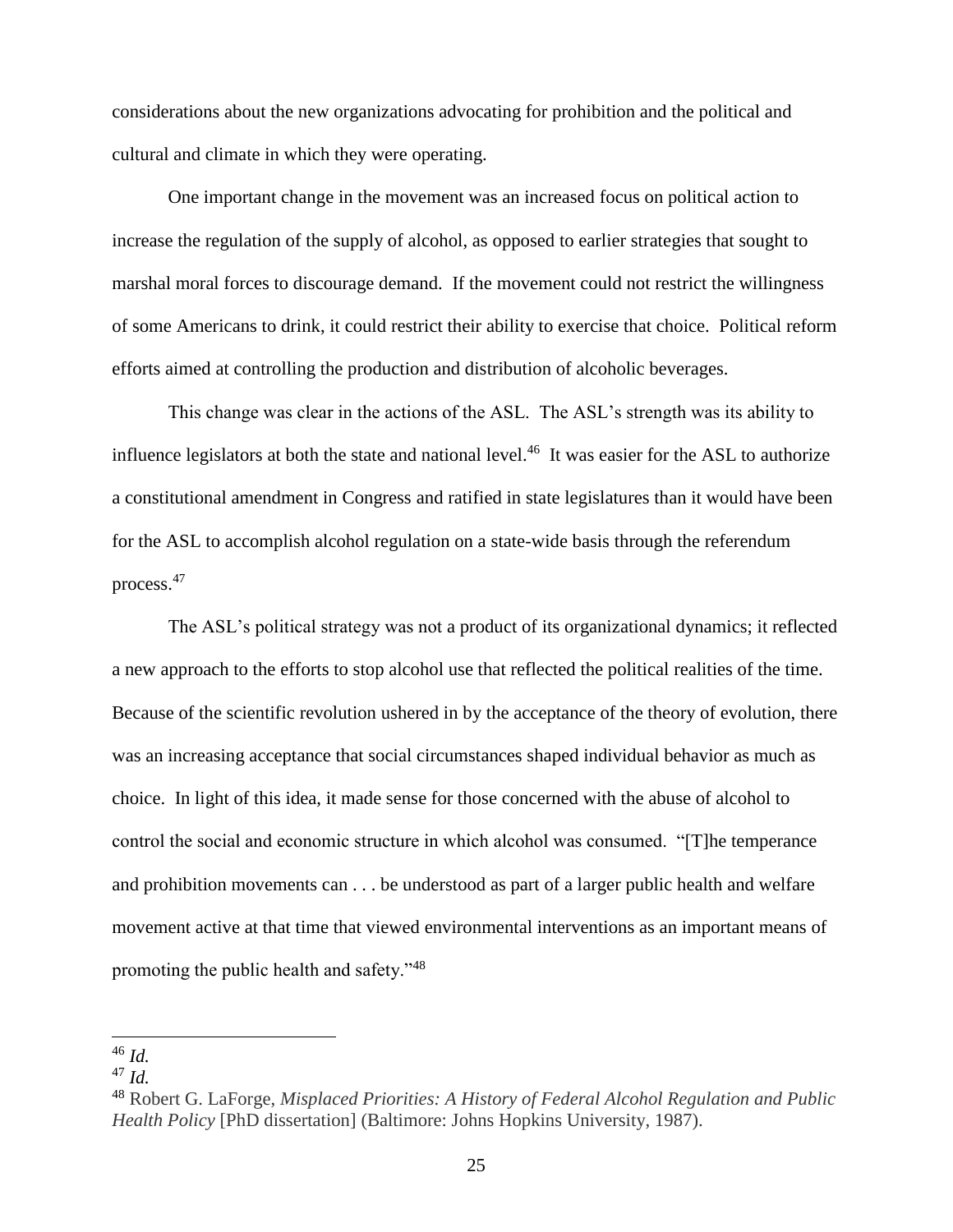Prohibition also had political appeal as a response to the widespread political upheaval of the early twentieth century. As one historian has noted, "a growing socialist movement and bitter struggles between capitalists and workers . . . made prohibition seem less radical by contrast."<sup>49</sup> When many activists were prescribing socialism, anarchism, or other radical changes as a cure for the myriad social and economic problems that accompanied the fullfledged development of industrial capitalism, prohibition seemed to offer a remedy that might avoid a dramatic restructuring of the political and social order.

The ASL won a significant legislative victory in 1913, when Congress enacted the Webb–Kenyon Act, which prohibited the interstate transportation of any form of alcohol into a state where that form of alcohol was illegal.<sup>50</sup> This legislation was a substantial limitation on the national distribution network for alcohol products. It was a significant first step towards a national prohibition of alcohol distribution.

As it was winning its victory with the Webb-Kenyon Act, the ASL launched a campaign for a constitutional amendment to prohibit alcohol.<sup>51</sup> Here again, focusing its efforts on an amendment to the federal constitution made sense for the ASL in terms of its organizational abilities and objectives.

That effort resulted in a landmark achievement in August 1917, a few months after the United States entered the war, when the Senate approved a resolution setting forth the language of what would become the Eighteenth Amendment. The proposed amendment prohibited "the manufacture, sale, or transportation of intoxicating liquors" within the United States, and the import or export of intoxicating liquors to or from the United States.<sup>52</sup> The proposed amendment

<sup>49</sup> Blocker, *supra* note 35 at 236.

<sup>50</sup> *See* 27 U.S.C. § 122 (accessed at http://www.law.cornell.edu/uscode/text/27/122) (November 2, 2014).

<sup>51</sup> Blocker, *supra* note 35 at 236.

<sup>52</sup> U.S. Const., Amend. XVIII.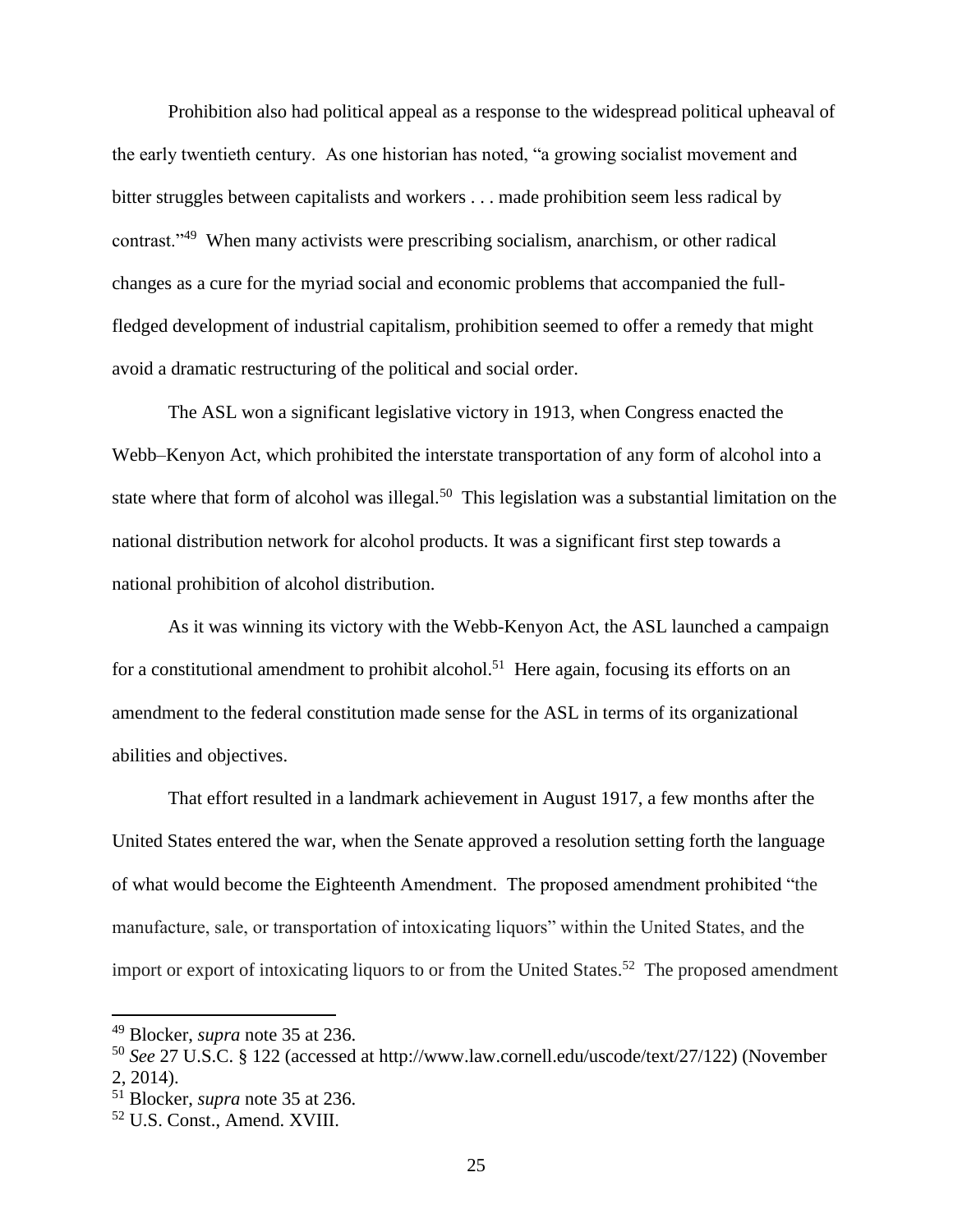said nothing about prohibiting the consumption of alcohol. By regulating the manufacture and sale of alcohol as opposed to consumption, the proposed amendment could be seen as an extension of the Webb-Kenyon Act. The House of Representatives approved a resolution regarding the same proposed language in December 1917, and the amendment was submitted to state legislatures for ratification. According to its terms, the proposed amendment had seven years to win ratification.

The outbreak of World War I and the beginning of United States involvement in 1917 created new political opportunities for prohibitionists, which would introduce prohibition before the ratification of the Eighteenth Amendment. A first crucial step came from passing the Lever Act of 1917, also known as the Food and Fuel Control Act.<sup>53</sup> The Lever Act created two federal agencies, the Food Administration and the Fuel Administration, which had the power and responsibility to control domestic consumption and production of food and fuel to assure adequate military supplies of both during the duration of the war.<sup>54</sup> One element of the statute prohibited the production of any "distilled spirits" from any produce that could be used for food.<sup>55</sup> The rationale for this restriction was to preserve food products for war needs; but there can be little doubt it was also a gesture towards prohibitionists and the victory associated with Congressional approval of the language for the Eighteenth Amendment.

Wartime regulation did not stop at distilled spirits. By a pair of executive orders issued in January and September 1918, President Wilson extended the restrictions on alcohol production by banning the production of any "malt liquors" with an alcohol content of over 2.75 percent by weight.<sup>56</sup> This ban was followed the Wartime Prohibition Act, which prohibited the

<sup>53</sup> Pub. L. 65-41, 40 Stat. 276.

<sup>54</sup> *See* Pub. L. 65-41, 40 Stat. 276.

<sup>55</sup> Pub. L. 65-41, 40 Stat. 276.

<sup>56</sup> *See Ruppert v. Caffey*, 251 U.S. 264 (1920) (discussing the history of wartime restrictions on alcohol production).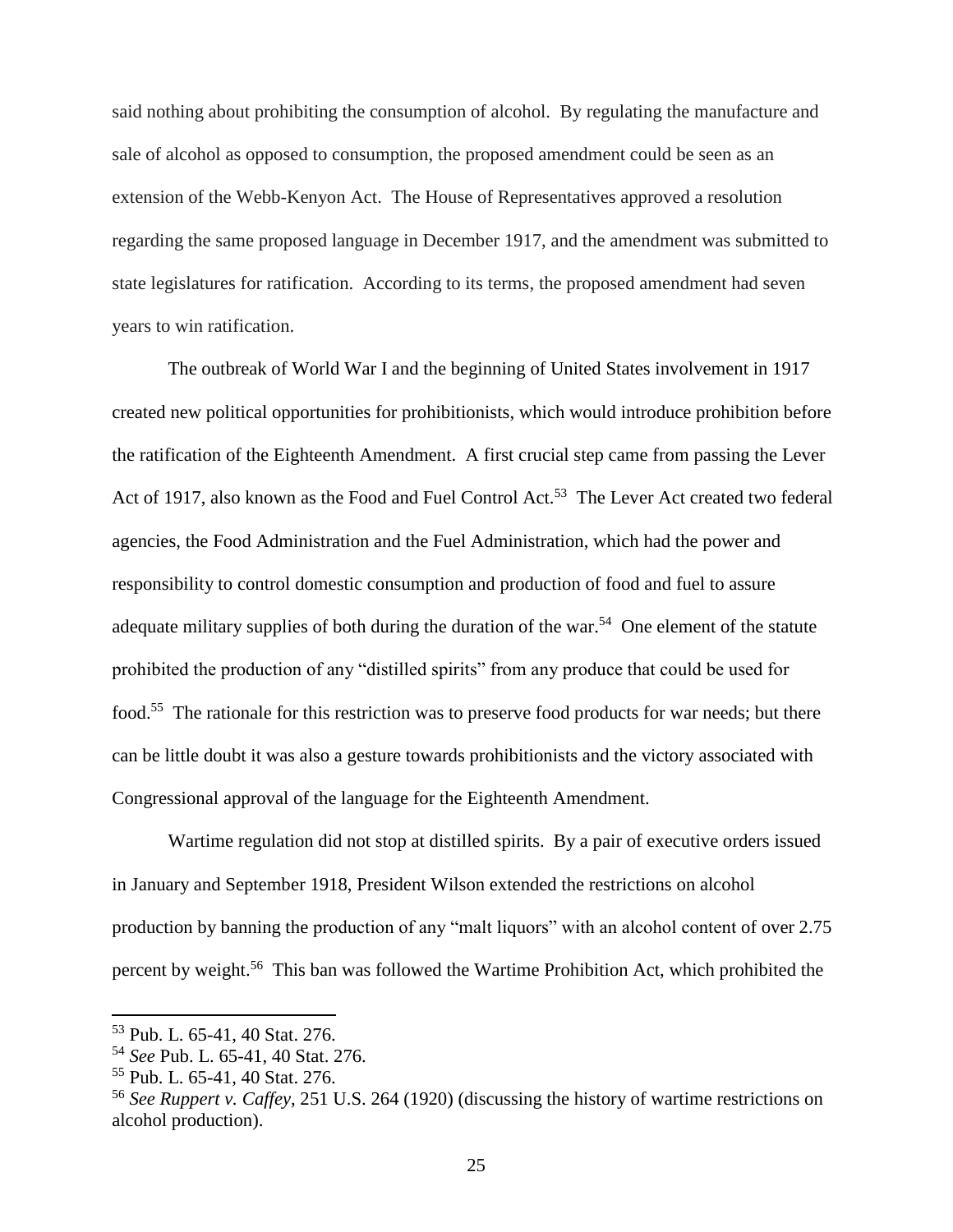sale of any alcoholic beverages having an alcohol content of over 2.75 percent by weight.<sup>57</sup> Despite its name, the Wartime Production Act did not pass Congress until November 18, 1918, a week after the armistice ending the fighting in World War I; and it did not take effect until July 1, 1919, three days after signing the Treaty of Versailles, which formally ended the war.

Wartime regulations continued in effect while the prohibition amendment was making its way through the ratification process. That process did not take long; ratification was complete by January 1919, so the effective date of the Eighteenth Amendment would be in January 1920. In October 1919, Congress passed the Volstead Act,<sup>58</sup> which was the enabling legislation for the Eighteenth Amendment. President Wilson vetoed the Volstead Act, but Congress overrode the veto.

Like the amendment, the Volstead Act included no provision concerning the consumption of alcohol; it only forbade the manufacture, transportation, sale, importation, and exportation of "intoxicating" beverages. In addition, it supplied a definition of the term "intoxicating liquors" in the amendment language as any beverage containing over 0.5 percent alcohol by volume. The Volstead Act included a significant exemption, permitting the possession of alcohol in one's home for the sole use of the owner, his or her family, and guests. Sacramental wine and medicinal liquor exempt from the ban.<sup>59</sup> Between the Eighteenth Amendment and the Volstead Act, the United States was dry as of January 17, 1920.

# Benefits of Prohibition

According to the predominant narrative in popular culture, Prohibition was a failure. In this view, Americans' refusal to stop drinking, even from the moment that the Eighteenth

<sup>57</sup> 40 Stat. 1045, c. 212.

<sup>58</sup> P.L. 66-66, 41 Stat. 305-23.

<sup>59</sup> Blocker, *supra* note 35 at 236.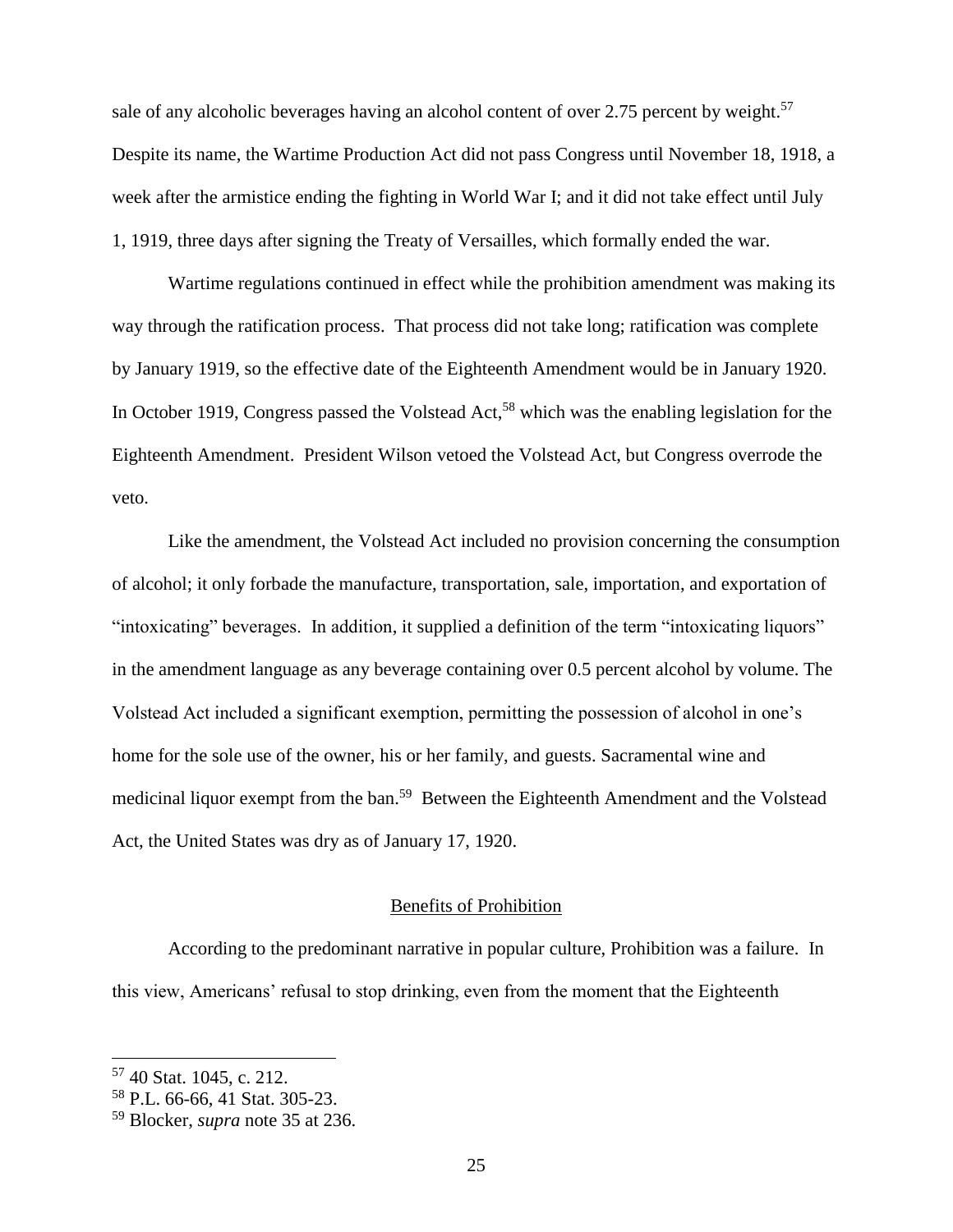Amendment and the Volstead Act took effect, meant that Americans rejected the moral arguments for banning alcoholic beverages and that the enforcement of Prohibition over the next thirteen years was an exercise in futility. Prohibition did not fulfill the highest aspirations of its advocates. But that does not mean it was an abject, total failure.

Indeed, Prohibition succeeded in an important respect; it resulted in a decline in alcohol consumption that persisted long after repeal. After 1933, annual per capita annual consumption in the United States was 1.2 gallons, less than half the rate of the period between 1900 and 1913.<sup>60</sup> Although annual consumption rose to about 2 gallons per capita in the 1950s and 2.4 gallons in the 1960s, it did not return to pre-Prohibition levels until the early 1970s.<sup>61</sup> Total abstinence also increased. In a poll taken in 1939, 42 percent of respondents claimed that they never drank. By 1960, the abstinence rate fell only slightly to 38 percent.<sup>62</sup>

As consumption declined, so did the public health problems associated with alcohol abuse. Death rates from cirrhosis and alcoholism, hospital admissions for alcoholic psychosis hospital admissions, and arrests for drunkenness all fell sharply during the few years immediately preceding 1920 and in the first years of Prohibition.<sup>63</sup> And as with consumption, they rose gradually after that but never again reached the high levels recorded during the period between 1900 and 1915.<sup>64</sup>

<sup>60</sup> Jeffrey A. Miron & Jeffrey Zwiebel, *Alcohol Consumption During Prohibition*, 81 AM. ECON. REV. 242–247 (1991); Dills and Miron, *supra* note 40; John C. Burnham, *New Perspectives on the Prohibition 'Experiment' of the 1920s*, 2 J. OF SOCIAL HISTORY 51–68 (1968);*see also* Blocker, *supra* note 35 at 237.

<sup>61</sup> Blocker, *supra* note 35 at 237.

<sup>62</sup> *Id.*; *see also* Michael E. Hilton, Trends in US Drinking Patterns: Further Evidence From the Past 20 Years, 83 BRITISH JOURNAL OF ADDICTION 269–278 (1988); KLAUS MÄKELÄ, ET AL., A COMPARATIVE STUDY OF ALCOHOL CONTROL, vol 1 of ALCOHOL, SOCIETY, AND THE STATE 21– 24 (1981).

<sup>63</sup> Blocker, *supra* note 35 at 237.

<sup>64</sup> Dills and Miron, *supra* note 40; *see also* Blocker, *supra* note 35 at 237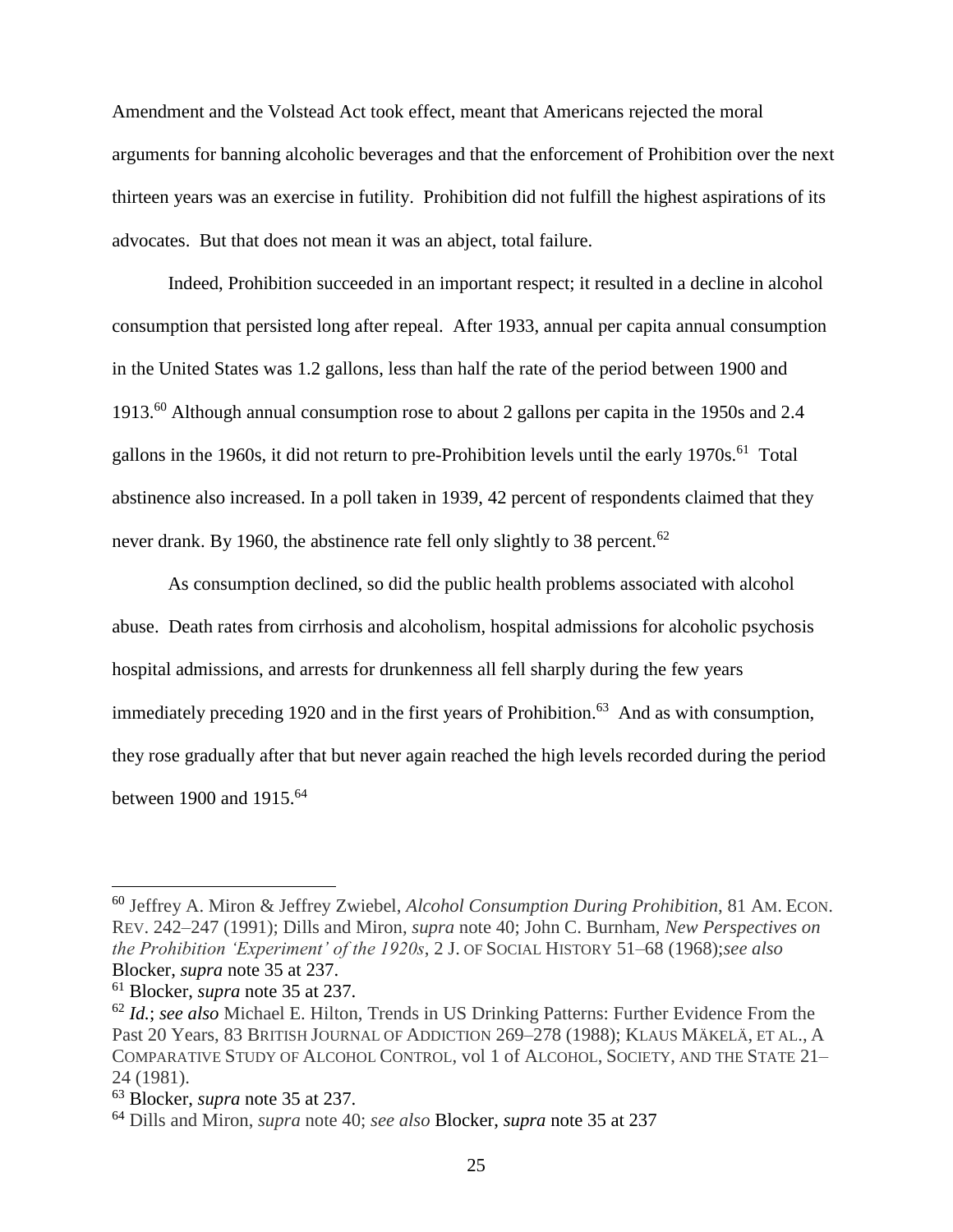The experience of other countries in the early twentieth century raises questions about whether Prohibition's total ban on alcohol was necessary to achieve these reductions in overall consumption and in the rates of alcohol-related illnesses. During the years when the United States was struggling to make Prohibition work, Great Britain and Australia both enacted legal regimes that heavily regulated alcohol but that did not ban production or consumption.<sup>65</sup> Because of these policies, total alcohol consumption declined in both countries, as did the incidence of alcohol psychosis and mortality from liver cirrhosis.<sup>66</sup> Great Britain and Australia achieved the same outcome as the United States but without the large government expenditures for enforcement or the shift of wealth to criminal enterprises.<sup>67</sup> Because these regulatory systems included aggressive taxes on alcohol, government revenues increased with implementing a policy aiming at controlling alcohol use, not banning it.<sup>68</sup>

There is no denying that regulating alcohol use had beneficial outcomes for both public and individual health. The long-term decline in the consumption of alcohol and in the incidence of alcohol related disease and illness demonstrates that regulation can work. The real question is not whether regulation can be effective but, rather, what kind of regulation is most effective.

# Problems with Prohibition

Prohibition had bad outcomes and good ones. Many of the detrimental effects of Prohibition involved subtle changes in cultural patterns and practices and are difficult to see at first glance. The two leading problems with prohibition were its effect on attitudes about the law and the damage it caused to important sectors of the economy.

<sup>65</sup> Levine & Reinarman, *supra* note 33 at 50.

<sup>66</sup> *Id.*

<sup>67</sup> *Id.*

<sup>68</sup> *Id.*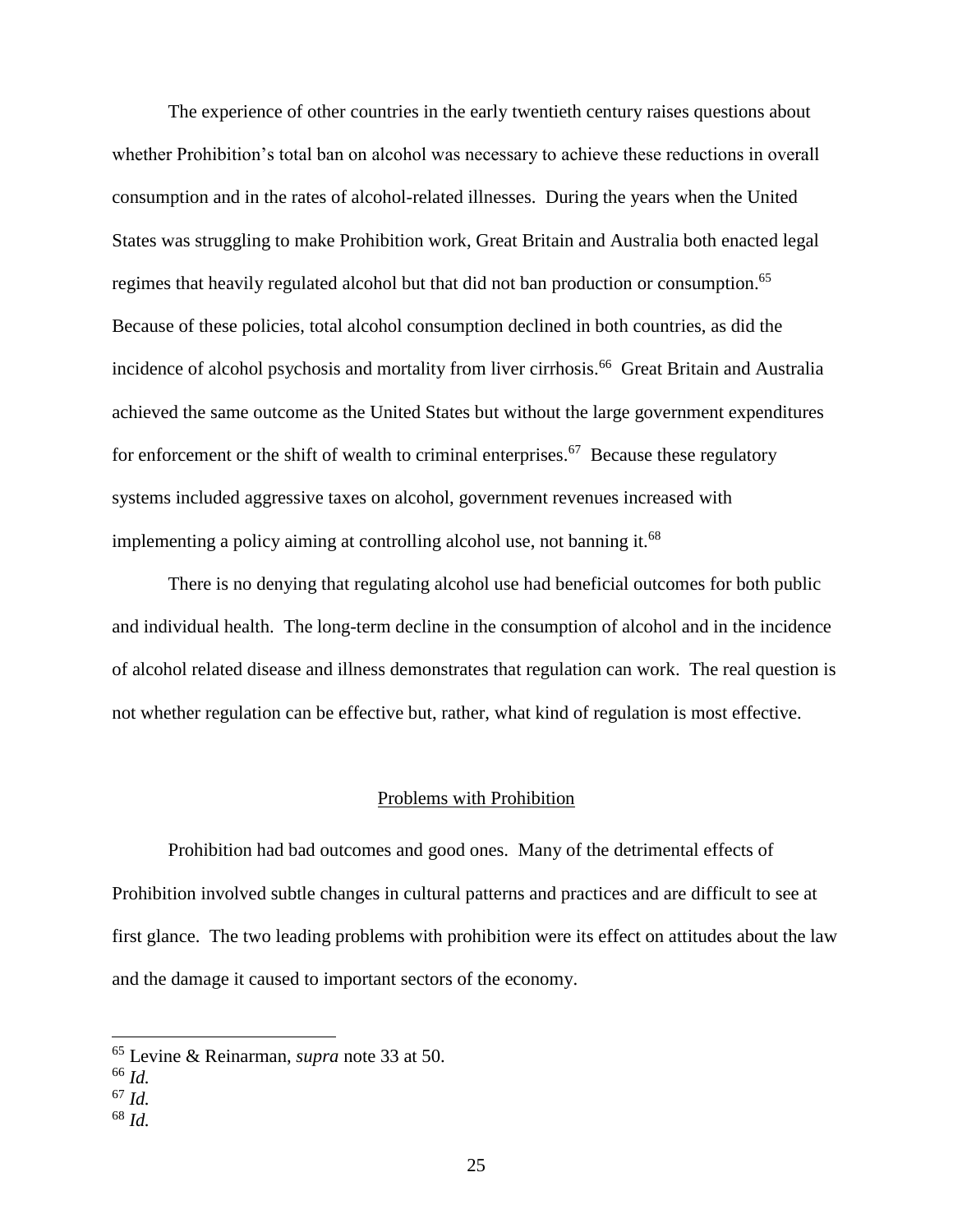The source of some of the most fundamental, albeit subtle, problems with Prohibition was that it turned out to impose far greater restrictions on personal conduct and to have far broader consequences than most people anticipated when the Eighteenth Amendment was ratified.<sup>69</sup> The broad scope of Prohibition resulted from the fact that the Eighteenth Amendment itself had not precisely defined what kind of alcohol would be prohibited. Many had assumed that the Eighteenth Amendment would only apply to distilled liquor, and, perhaps, to the most potent forms of beer and wine, leaving most kinds of beer and wine outside Prohibition. But when the Volstead Act provided for a broad definition of "intoxicating liquor," it became apparent that Prohibition would sweep far more broadly than most anticipated.<sup>70</sup>

The broad scope of the Eighteenth Amendment and the Volstead Act created a disjunction between the rationale for Prohibition and its reality. To a great extent, the public health and personality morality arguments for Prohibition had attributed the problems with alcohol to those who abused it, not to those who drank in moderation.<sup>71</sup> To a great extent, many of those who favored Prohibition were moderate drinkers who wanted to support a law that would curb abuse and the social ills created by such abuse.<sup>72</sup> In this respect, many Americans expected Prohibition to be something that would control other people's conduct, not their own.<sup>73</sup> When Prohibition made it illegal to have a cold beer or two after work or to have a single glass of wine with dinner, many thought the law went too far.<sup>74</sup>

Once there was a disjunction between the rationale for Prohibition and its practical effects, the law commanded less respect. If individuals could not square the reality of

 $\overline{a}$ 

<sup>73</sup> *See id.*

<sup>69</sup> Blocker, *supra* note 35 at 237.

<sup>70</sup> *See id.*

<sup>71</sup> *See id.*

<sup>72</sup> *See id.*

<sup>74</sup> *See* Blocker, *supra* note 35 at 237.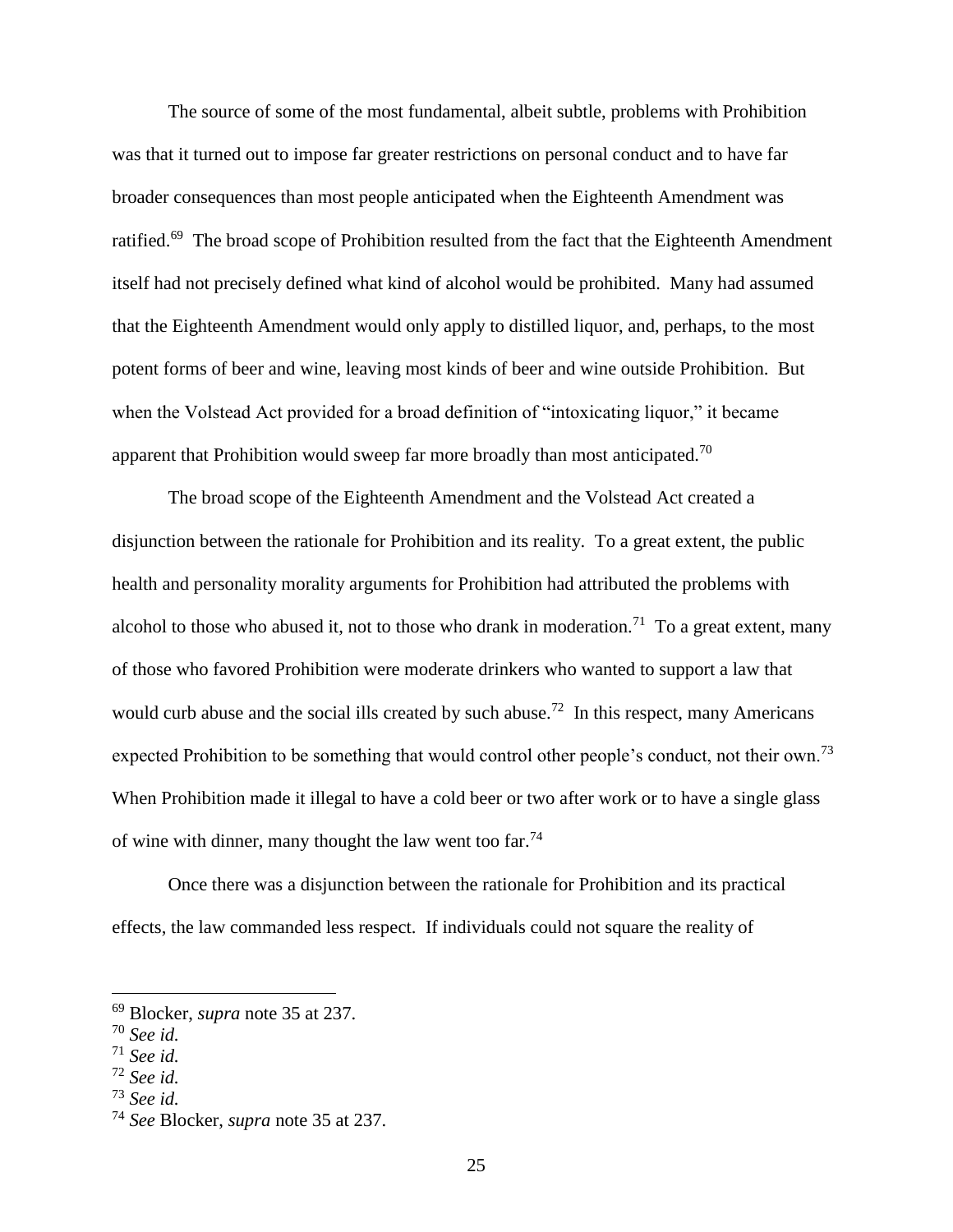Prohibition with their expectations and their moral principles, they could feel freer to violate the law, at least around the edges. The ratification of the Eighteenth Amendment may have reflected a national moral consensus against alcohol abuse, but it reflected no national moral consensus against patterns of alcohol consumption that had gained wide cultural acceptance across generations. For this reason so many felt free to violate the Volstead Act with a clear conscience.

Technical legal problems with enforcing Prohibition only exacerbated public skepticism about the law. The obvious enforcement problem is that few wanted to obey the law. But, besides that problem, there was never an effective enforcement mechanism for Prohibition. The second clause of the Eighteenth Amendment provided that the states and the federal government had "concurrent power" to enforce the law.<sup>75</sup> Proponents of the amendment, especially the ASL, anticipated that state governments would assume the primary burden of enforcement.<sup>76</sup> There was little impetus to create an enforcement mechanism on the federal level.<sup>77</sup> But states were reluctant to take up the politically unpopular job of enforcement, and, when they did, the statutes authorizing enforcement action or funding could be repealed with relative ease by Prohibition opponents.<sup>78</sup>

These enforcement problems contributed to a disrespect for the law, but not in the way most commonly supposed. In many popular historical accounts, Prohibition is understood as having created a breeding ground for organized crime.<sup>79</sup> Prohibition prompted substantial

<sup>75</sup> U.S. Const., Amend. XVIII, cl. 2.

<sup>&</sup>lt;sup>76</sup> Richard F.Hamm, SHAPING THE EIGHTEENTH AMENDMENT: TEMPERANCE REFORM, LEGAL CULTURE, AND THE POLITY, 1880–1920, 266–69 (1995).

<sup>77</sup> *Id.*

<sup>78</sup> *Id.*

<sup>79</sup> Levine & Reinarman, *supra* note 33 at 50-51.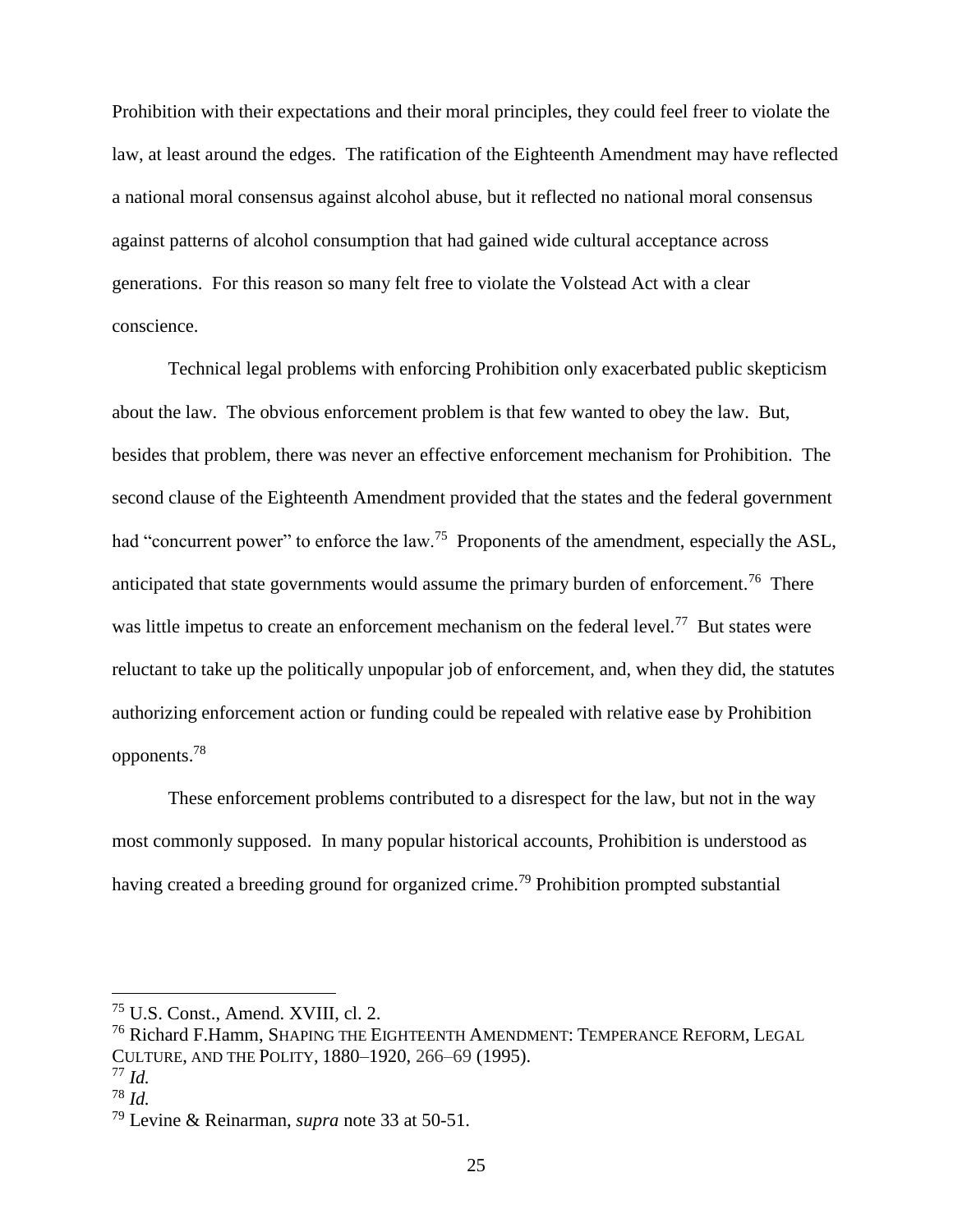criminal activity centered on smuggling and bootlegging.<sup>80</sup> But, except for Chicago and a few other localized exceptions, the principal violators of the Volstead Act and the Eighteenth Amendment were small distillers or wine-makers, including those who made "bathtub gin" or homemade wine strictly for their own consumption, not for widespread sale to the public.<sup>81</sup> In the national context, organized criminal gangs made up a relatively small, albeit highly publicized, part of the crime problem associated with Prohibition.<sup>82</sup> Because the law never prohibited consumption, and because so many Americans continued to drink throughout Prohibition, there was a powerful impulse promoting the violation of the law – and everyone knew it. With such widespread disregard for a particular law, the law lost a good deal of its authoritativeness. After Prohibition, it would always be easier to tolerate unlawful conduct and for citizens to assert their own morality over and above the law.

Prohibition also hurt the economy. When the nation's economy was growing dramatically and when national economic growth was increasingly understood as the foundation for social mobility and political equality, Prohibition destroyed an entire sector of the economy that generated substantial income for hundreds of companies and thousands of individual employees. In 1916, before wartime restrictions, 1,300 breweries produced regular beer in the United States; after Prohibition, there were none.<sup>83</sup> During the same period, the number of distilleries was cut by 85%, and most of the survivors produced alcohol only for industrial purposes.<sup>84</sup> Demand for agricultural products dropped because of Prohibition. Although "near beer" was legal, it required 10 percent as much, 8 percent as much the rice and hops, and a little

<sup>80</sup> Blocker, *supra* note 35 at 237; *see also* Andrew Sinclair, PROHIBITION: THE ERA OF EXCESS 211–212, 220–230 (1962),

<sup>81</sup> Levine & Reinarman, *supra* note 33 at 51-52.

<sup>82</sup> *Id.*

<sup>83</sup> *Statistical Abstract of the United States: 1928* (Washington, DC: US Bureau of the Census, 1928), 767

<sup>84</sup> *Id.*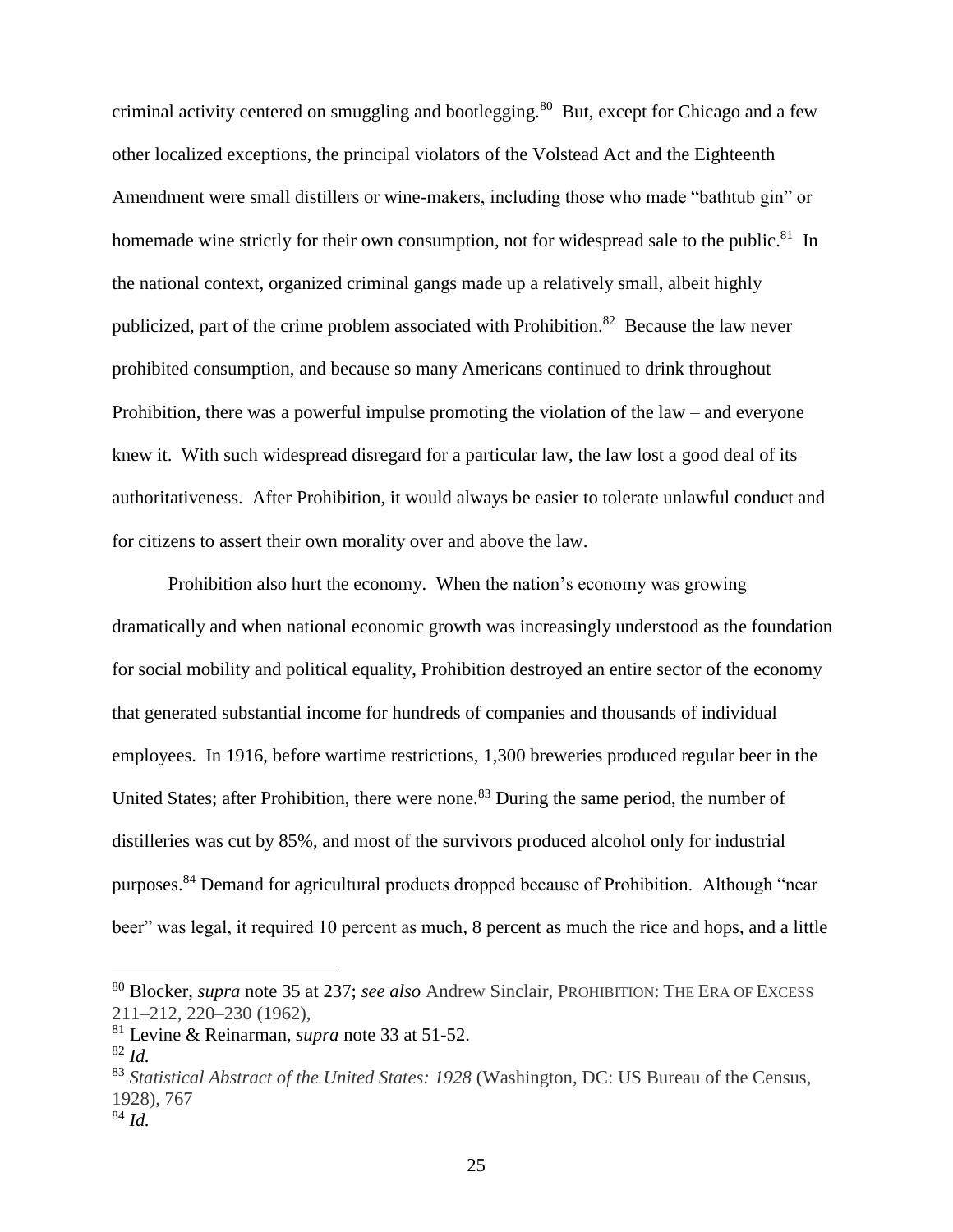over 3 percent of the corn used to make full-strength beer before Prohibition.<sup>85</sup> Where the United States had 318 wineries in 1914, it had 27 of 1925.<sup>86</sup> The number of liquor wholesalers diminished by 96 percent, and the number of legal retailers by 90 percent.<sup>87</sup> From 1919 to 1929, federal tax revenues from distilled spirits dropped from \$365 million to less than \$13 million, and revenue from fermented liquors from \$117 million to virtually nothing.<sup>88</sup>

Prohibition also indirectly damaged another important sector of the economy: merchant shipping. The bans on liquor importation and exportation crippled American ocean liners in the competition for transatlantic passenger service.<sup>89</sup> This contributed to the ongoing decline of the United States merchant marine, plus creating an irritant in diplomatic relations with Great Britain and Canada.<sup>90</sup>

When carefully examined, the problems associated with Prohibition lead to the same conclusion as an examination of its benefits. When Prohibition fell short, it was it swept too broadly and because there was a disjunction between its professed objectives and its actual effects. These shortcomings support the conclusion that Prohibition attempted to regulate the wrong thing in the wrong way, not that any attempt at regulation of personal conduct is doomed to failure.

### Regulation and Post-Prohibition Changes in the Culture of Alcohol Use

Prohibition changed the way Americans consumed alcohol, even if some of the changes were only temporary because they were driven by the surreptitious nature of consumption during

<sup>85</sup> *Id.*

<sup>86</sup> *Id.*

<sup>87</sup> *Statistics Concerning Intoxicating Liquors* (Washington, DC: Bureau of Industrial Alcohol, US Treasury Department, 1930), 3, 60, 64, 72

<sup>88</sup> *Id*.

<sup>89</sup> Blocker, *supra* note 35 at 237.

<sup>90</sup> Blocker, *supra* note \_ at 237.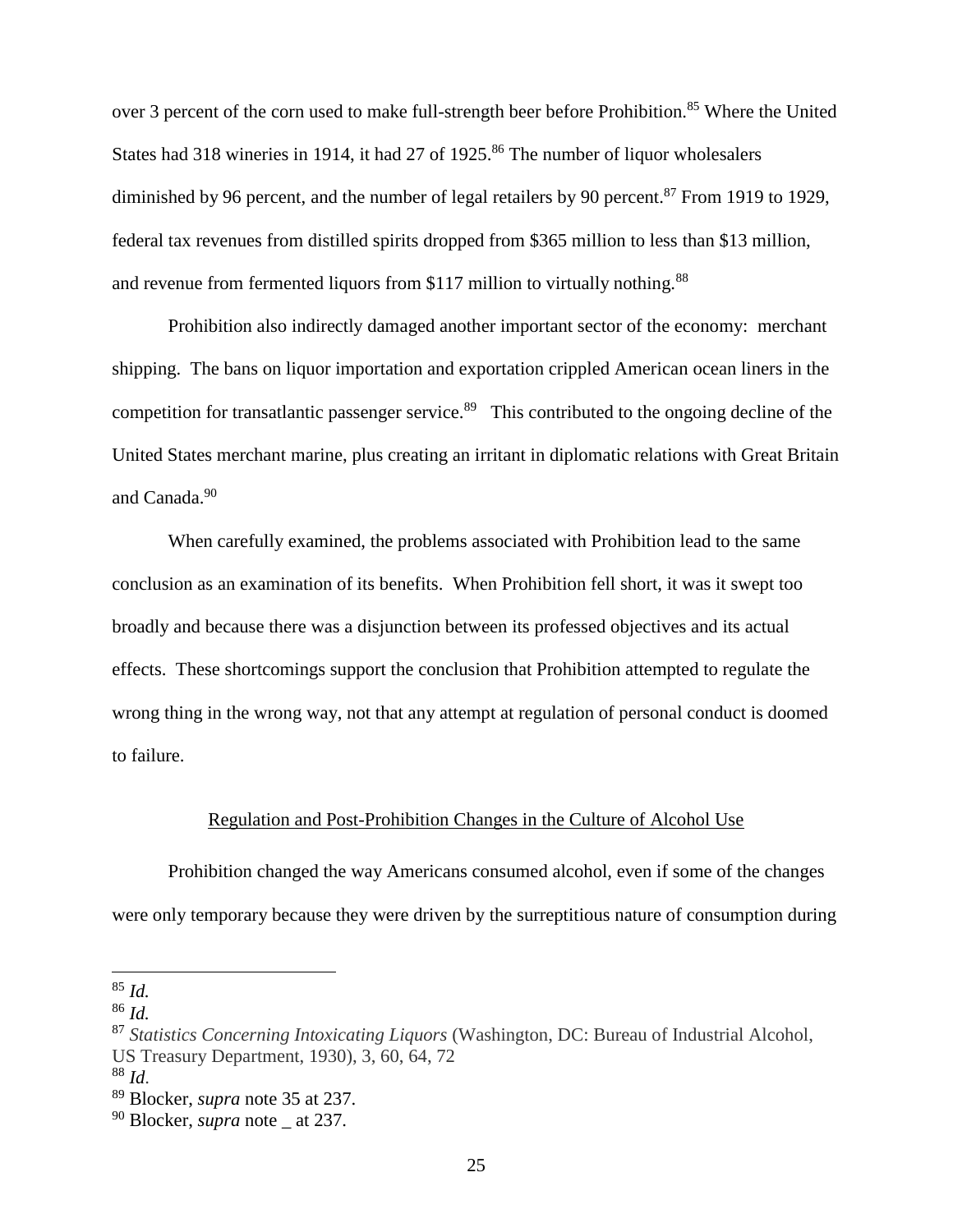Prohibition. After 1919, the consumption of distilled spirits increased as a percentage of all alcohol consumed, reversing a decline that had continued for over seventy years.<sup>91</sup> Beer consumption had a corresponding decline because it was more difficult to make, store, and ship secretly and was less profitable for illegal brewers or distributors.<sup>92</sup> Wine consumption also increased through a legal loophole.<sup>93</sup> The Volstead Act failed to ban the production and sale of grape concentrate, which could be rehydrated and fermented to make wine.<sup>94</sup> The growing of wine grapes boomed, especially in California, and grape concentrate was shipped around the country where many Americans made wine at home for personal use or small-scale, local distribution.<sup>95</sup> Many recent immigrants from countries with a wine-making tradition succeeded in this enterprise.<sup>96</sup>

Prohibition also resulted in a change in how Americans understood alcoholism. Once alcohol was officially banned, the existing structure of inebriety asylums and self-help groups dissolved on the presumption that the legal ban on alcohol consumption would bring about the end of widespread alcohol abuse.<sup>97</sup> But when Americans disregarded the ban on consumption and when alcohol abuse persisted, new organizations to help abusers emerged.<sup>98</sup> Foremost among these was Alcoholics Anonymous ("AA"), which introduced a new approach to understanding and reasons for alcohol abuse, and a new approach to helping alcohol abusers end a cycle of self-destructive behavior.<sup>99</sup>

- <sup>94</sup> *Id*.
- $^{95}$  *Id.*

- <sup>98</sup> *Id*.
- <sup>99</sup> *Id*.

<sup>91</sup> Levine & Reinarman, *supra* note 33 at 51-52; Blocker, *supra* note 35 at 237.

<sup>92</sup> *Id*.

<sup>93</sup> *Id*.

<sup>96</sup> Levine & Reinarman, *supra* note 33 at 51-52.

<sup>97</sup> Blocker, *supra* note 35 at 238.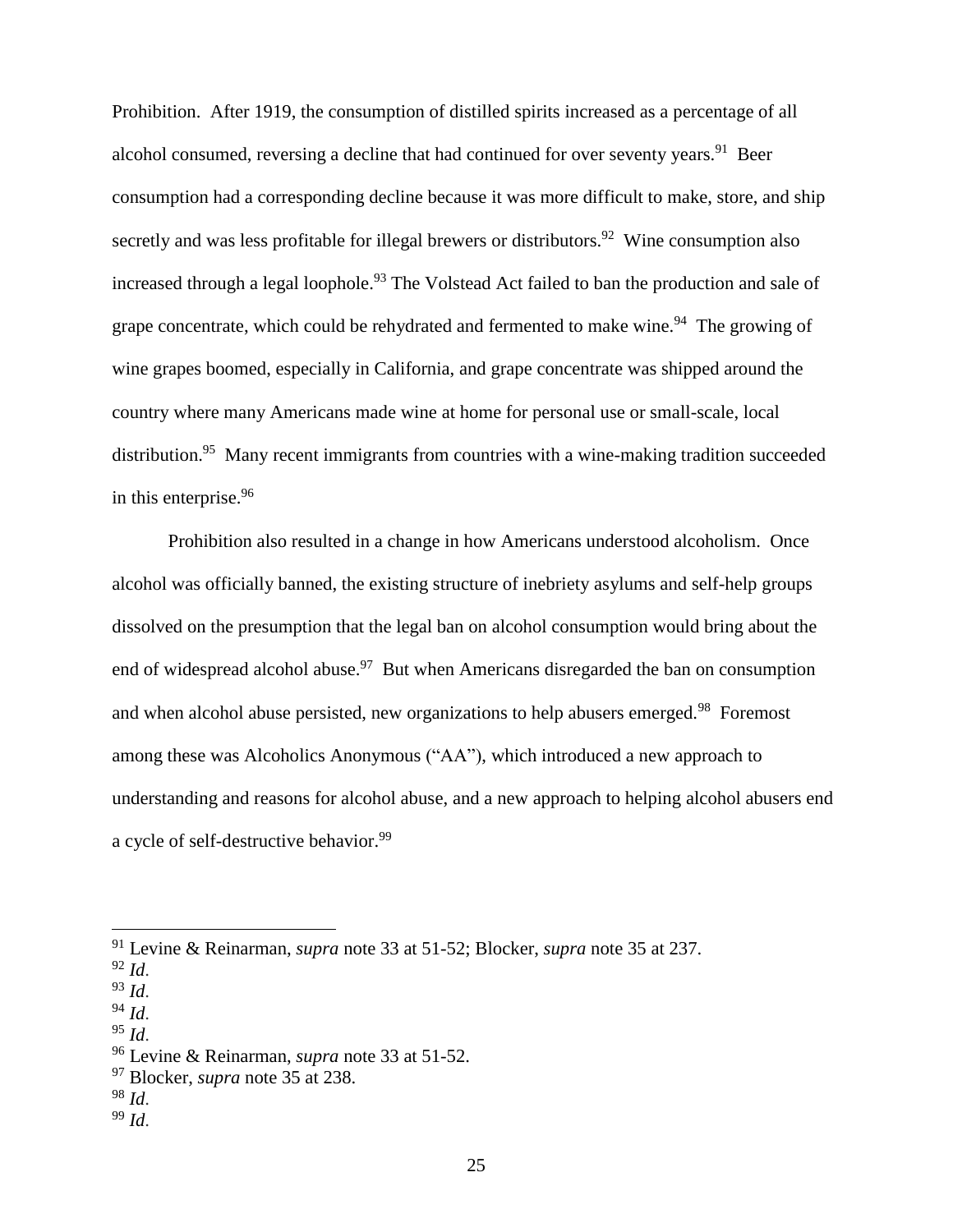AA's approach to helping alcoholics rejected an idea that had long been central to the crusade against alcohol use – that alcohol was inevitably and unavoidably addictive and that anyone who drank it would soon be forever enslaved to it.<sup>100</sup> Instead, AA adopted that alcoholism was a disease, distinguishing between normal drinkers, who were capable of moderation, and compulsive drinkers, who were not.<sup>101</sup> As AA became more successful and its ideas more widely accepted, the disease concept of alcoholism opened the door to drinking by everyone else.<sup>102</sup>

Prohibition effected a change in the way alcohol was regulated. After Prohibition, alcohol use changed from being "a scandal, crisis and constant front-page news story to something routine and manageable."<sup>103</sup> This was because, for all of its faults, Prohibition brought about a change in how government regulated alcohol use.<sup>104</sup> And this change involved creating a system of limitations and incentives that made it easier and more socially acceptable to use alcohol moderately in the home -- the alcohol use that centuries of cultural experience suggested was the safest and least problematic way to use alcohol.

The main obstacle to repeal was the problem of how to institute an effective system of government regulation of alcohol production and use. This problem seemed even more formidable after the experience of Prohibition demonstrated how well a highly decentralized, underground alcohol industry could work, despite serious efforts at government regulation.<sup>105</sup> Some advocates of repeal argued that the only way to legalize alcohol was to give the

<sup>100</sup> Kurtz Ernest, *Not-God: A History of Alcoholics Anonymous* (rev ed) (1991); Blocker, *supra* note 35 at 238.

<sup>101</sup> *Id*.

<sup>102</sup> *Id*.

<sup>103</sup> Levine & Reinarman, *supra* note 33 at 59.

<sup>104</sup> *Id*.

<sup>105</sup> *Id*.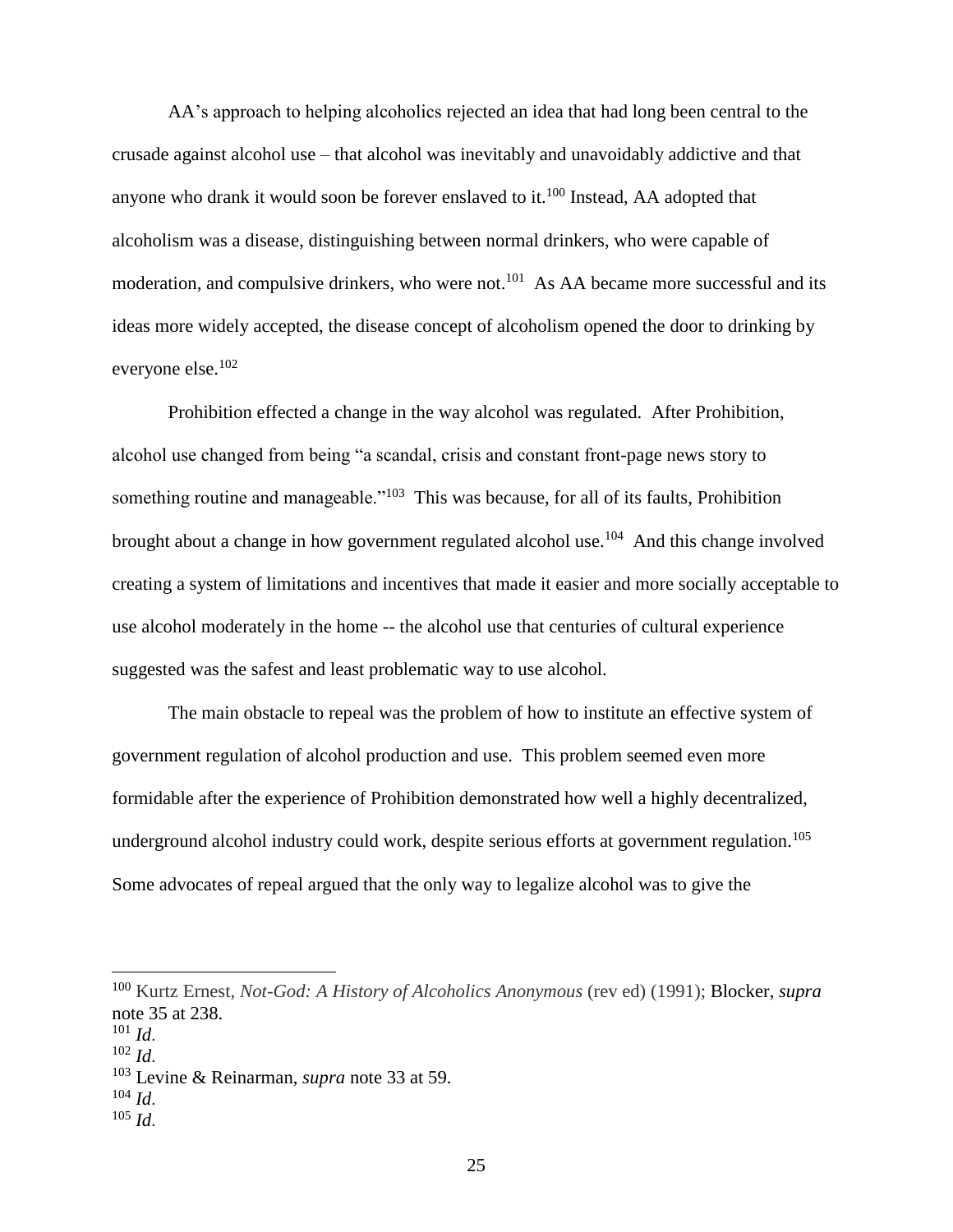government a monopoly on its production and consumption.<sup>106</sup> Ironically enough, one of these advocates was John D. Rockefeller, Jr., one of the last people one might expect to favor a government-owned monopoly.<sup>107</sup>

The post-Prohibition system of regulation was essentially similar in every state. The right to sell alcohol was subject to licenses issued by a commission that operated as an agency of state government.<sup>108</sup> There were different licenses for beer and wine, on the one hand, and distilled spirits, on the other; and, for issuing licenses authorizing on-premises consumption, state commissions favored establishments where food was served.<sup>109</sup> If nothing else, Prohibition made it harder to operate the old-fashioned saloon. The state commissions also encouraged the issuance of licenses to grocery stores and other retail outlets that sold alcohol for home consumption.<sup>110</sup> And states enacted laws making public drunkenness a crime in a variety of ways.<sup>111</sup> With the invention of the aluminum beer can and the spread of home refrigeration after the 1930s, even more factors promoted the home as the prime location for drinking.<sup>112</sup> In this way, licensing and regulation, plus marketing by distillers and brewers, increasingly pushed alcohol consumption into the home, where it was less likely to create a socially visible problem.<sup>113</sup>

### Conclusion: The Lessons of Alcohol Prohibition for Drug Prohibition

Contrary to the commonplace libertarian argument that "you can't legislate morality," Prohibition demonstrates that it is possible to legislate personal conduct and to shape the

- $111$  *Id.*
- <sup>112</sup> *Id*.
- <sup>113</sup> *Id*.

<sup>106</sup> *Id*.

<sup>107</sup> *Id*.

<sup>108</sup> Levine & Reinarman, *supra* note 33 at 56-57.

<sup>109</sup> *Id*.

<sup>110</sup> Blocker, *supra* note 35 at 239.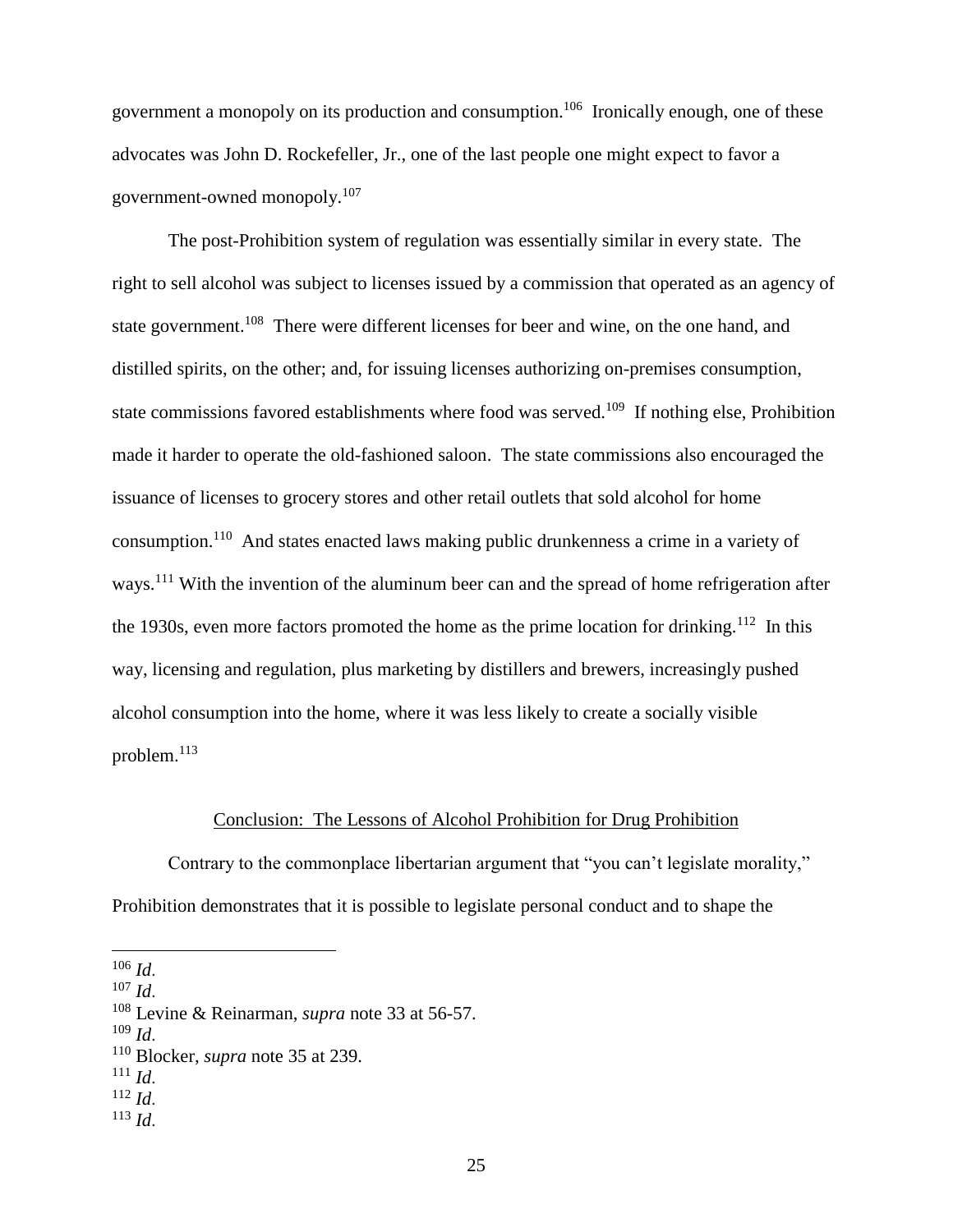underlying moral choices, even if it is not possible to control those choices entirely. Attempts to "legislate morality" fail when they regulate the wrong thing or become confused about the purpose of regulation. Prohibition demonstrates that narrowly tailored regulations can work when they focus on imposing limits on how individuals exercise their moral choices, not whether those individuals may exercise those choices.

The movements for temperance and Prohibition demonstrate that regulating personal conduct and moral choices cannot be effective when it is a Trojan Horse for a broader, unstated social goal. Beginning in the mid-nineteenth century and continuing through the ratification of the Eighteenth Amendment (and even beyond), many advocates of regulating alcohol use were less concerned with regulating alcoholic beverages in themselves and more concerned with regulating certain economic or ethnic groups.<sup>114</sup> This confusion of purposes led to the one of Prohibition's primary problems: the disjunction between the professed objectives of Prohibition and its actual effects. Prohibition initially won support because it promised to control the behavior of other people, and it lost support and authoritativeness because it contradicted that promise by controlling the behavior of everyone. The regulation of personal conduct only works when the purposes and effects of that regulation are clear and consistent from the outset.

The regulation of personal conduct also cannot work on a large scale.<sup>115</sup> To a great extent, the failure of Prohibition can be traced to the fact that "too many people used alcohol."<sup>116</sup> Prohibition's attempt at regulation was too ambitious, both in terms of the severity of the restriction and the extensiveness of its application. As the experience of countries like Great Britain and Australia shows, and as the American history of post-Prohibition alcohol regulation

<sup>114</sup> *See* Jefferson M. Fish, *Rethinking U.S. Drug Policy* in DRUGS & SOCIETY: U.S. PUBLIC POLICY 4 (Jefferson M. Fish, ed.) (2006). <sup>115</sup> *See id.* at 9.

<sup>116</sup> *Id*.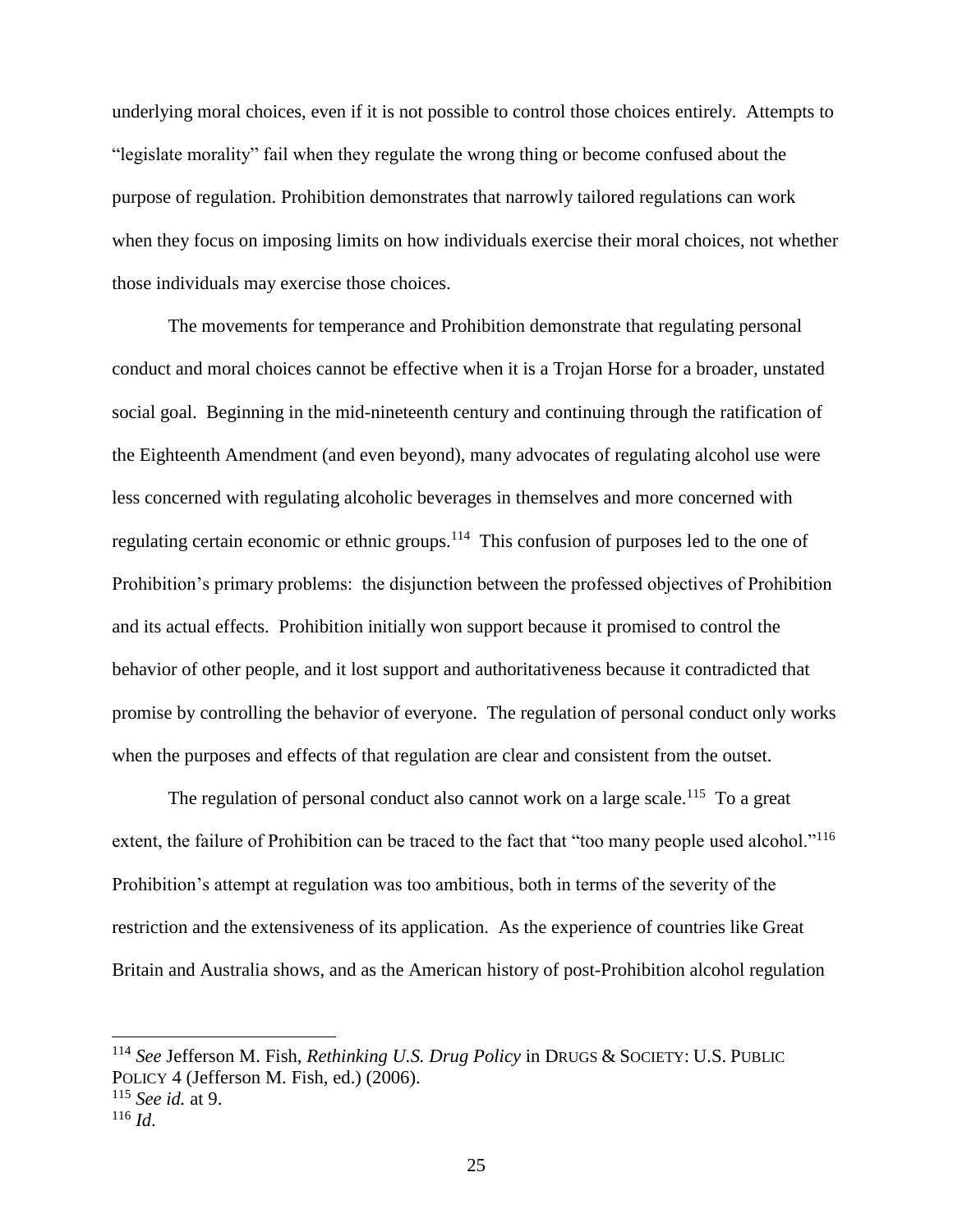demonstrates, regulation works when it is narrowly targeted and flexibly adaptable, especially regarding local conditions. As one commentator put it:

The end of Prohibition did not lead to a single, uniform legalization of alcohol. Rather, state and local governments became the laboratories of policy experimentation envisioned by the Constitution – and some areas of the country remain dry to this day. Similarly, one likely scenario for the end of drug prohibition – ending the federal government's oppressive role – would encourage a diversity of approaches, implementing different mixes of public health and libertarian rationales, as different parts of the country attempt to develop the forms of legalization (or continued restrictions) that suit them best. $117$ 

Finally, the legal regulation of personal conduct works best when it aims to control how, when, and where the conduct is undertaken, not whether the conduct should occur . The regulations that worked in controlling alcohol use sought to discourage excessive consumption in all places and especially in public and to make drinking a private activity conducted within the home. The regulations that did not work were those that sought to entirely prohibit the production and distribution of alcohol or to convince or compel individuals from wanting to use alcohol.

With these lessons in mind, it is possible to outline a program of reform of regulating "controlled substances," such as marijuana, cocaine, and heroin, among others. For the last few decades, these substances have been treated like alcohol was in the period between 1920-1933. The production, importation, and possession of these drugs has been explicitly banned, and the government has expended an enormous amount of resources to strenuously enforce that ban, imprisoning thousands of users and others, criminalizing an entire sector of economic activity. But drug use goes on, seemingly unabated. Instead of undertaking the futile effort to choke off the supply and demand of such drugs, government action would be far more effective, from both a law enforcement and public health perspective, if using those drugs was regulated to make that

<sup>117</sup> *Id.* at 4.